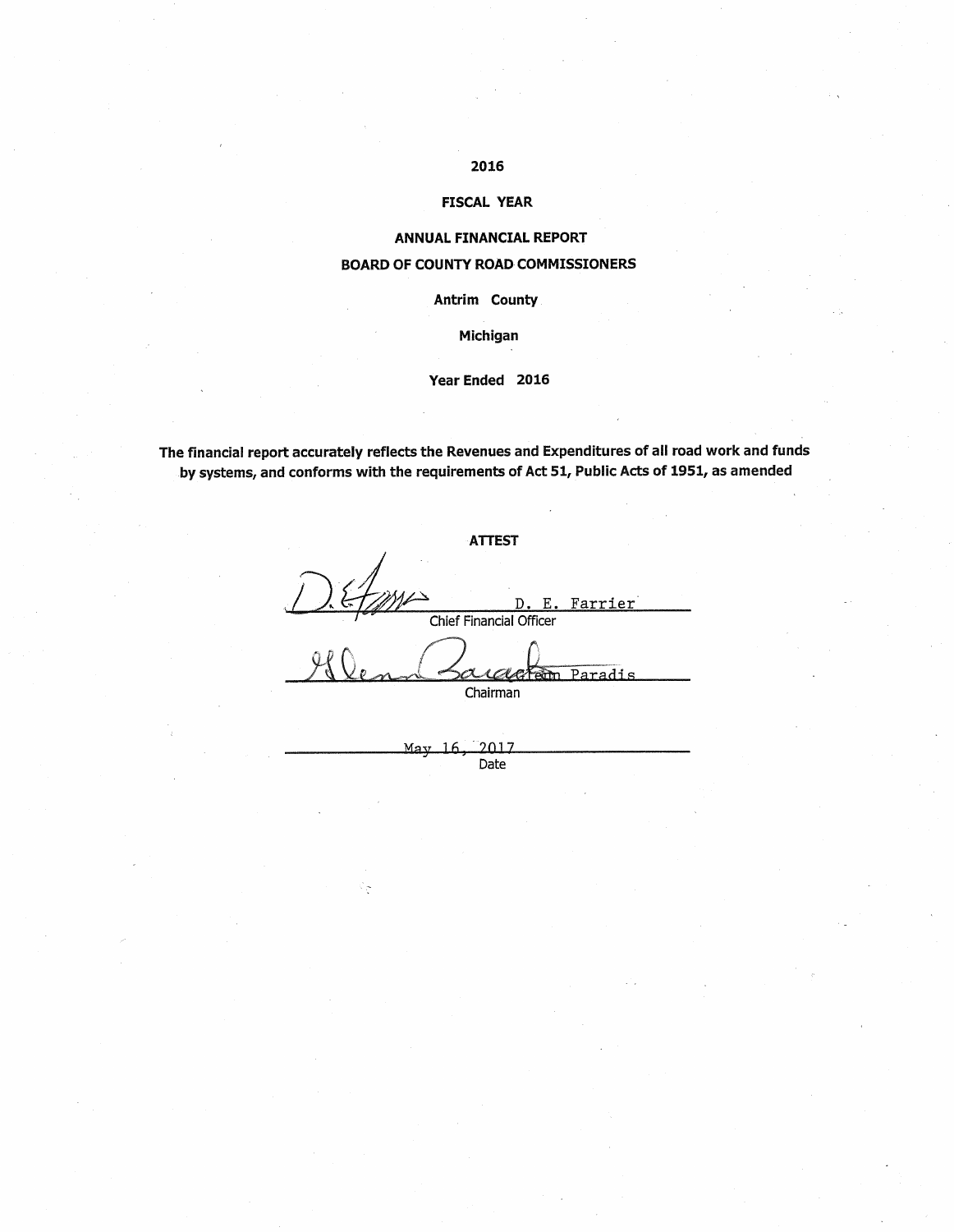#### **Year Ended - 2016**

**Start:** 01/01/2016 **End:** 12/31/2016

#### **BALANCE SHEET**

#### **Assets**

## **General Operating Fund**

| 1. Cash                                     | \$677,544.71 |
|---------------------------------------------|--------------|
| 2. Investments                              | 0.00         |
| 3. AccountsReceivable:                      |              |
| a. Michigan Transportation Fund             | 592,961.81   |
| b. State Trunkline Maintenance              | 217,093.41   |
| c. State Transportation Department - Other  | 709.16       |
| d. Due on County Road Agreement             | 98,468.65    |
| e. Due on Special Assessement               | 0.00         |
| f. Sundry Accounts Receivable               | 19,057.10    |
| <b>Inventories/Pre-Paid Insurance/Other</b> |              |
|                                             | 0.00         |
| 4. Deferred Expense State Aid               | 334,702.94   |
| 5. Road Materials                           | 100,849.10   |
| 6. Equipment Materials and Parts            | 46,507.00    |
| 7. Prepaid Insurance                        | 0.00         |
| 8. Deferred Expense - Federal Aid           |              |
| 9. Other                                    | 0.00         |

**10. TOTAL ASSETS**

**\$2,087,893.88**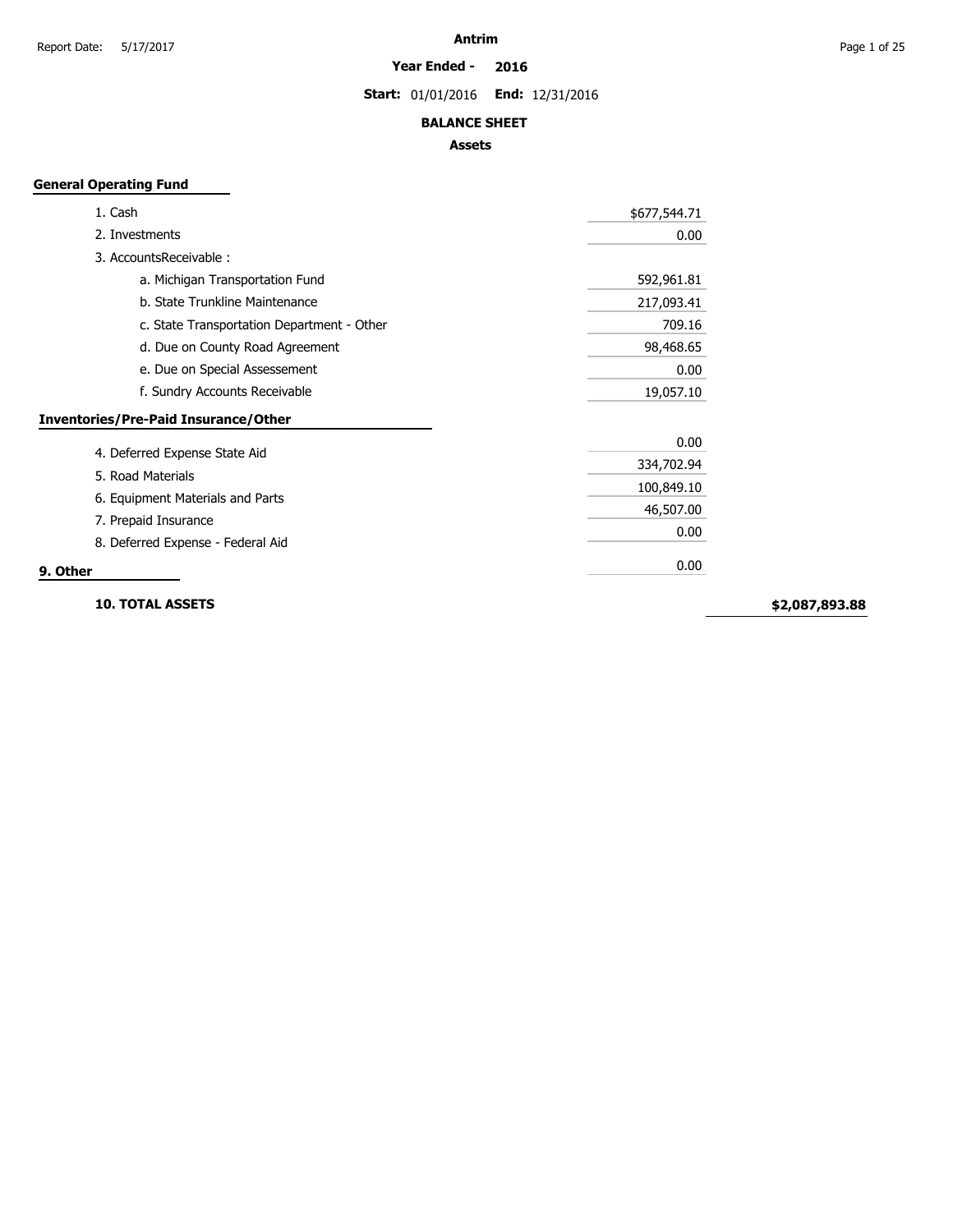**Start:** 01/01/2016 **End:** 12/31/2016

#### **Liabilities and Fund Balances**

#### **Liabilities**

| 11. Accounts Payable                               | \$49,621.58 |
|----------------------------------------------------|-------------|
| 12. Notes Payable (Short Term)                     | 0.00        |
| 13. Accrued Liability                              | 26,059.27   |
| 14. Advances                                       | 317,893.00  |
| 15. Deferred Revenue - Special Assessment District | 0.00        |
| 16. Deferred Revenue - EDF Forest Rd.(E)           | 0.00        |
| 17. Deferred Revenue                               | 0.00        |
| 18. Other                                          | 0.00        |

| <b>23. TOTAL LIABILITIES AND FUND BALANCES</b> |              | \$2 |
|------------------------------------------------|--------------|-----|
| <b>22. Total Fund Balances</b>                 | 1,694,320.03 |     |
| 21. County Road Commission Fund                | 1,443,372,79 |     |
| 20. Local Road Fund                            | 4,232,33     |     |
| 19. Primary Road Fund                          | 246./14.91   |     |

**\$2,087,893.88**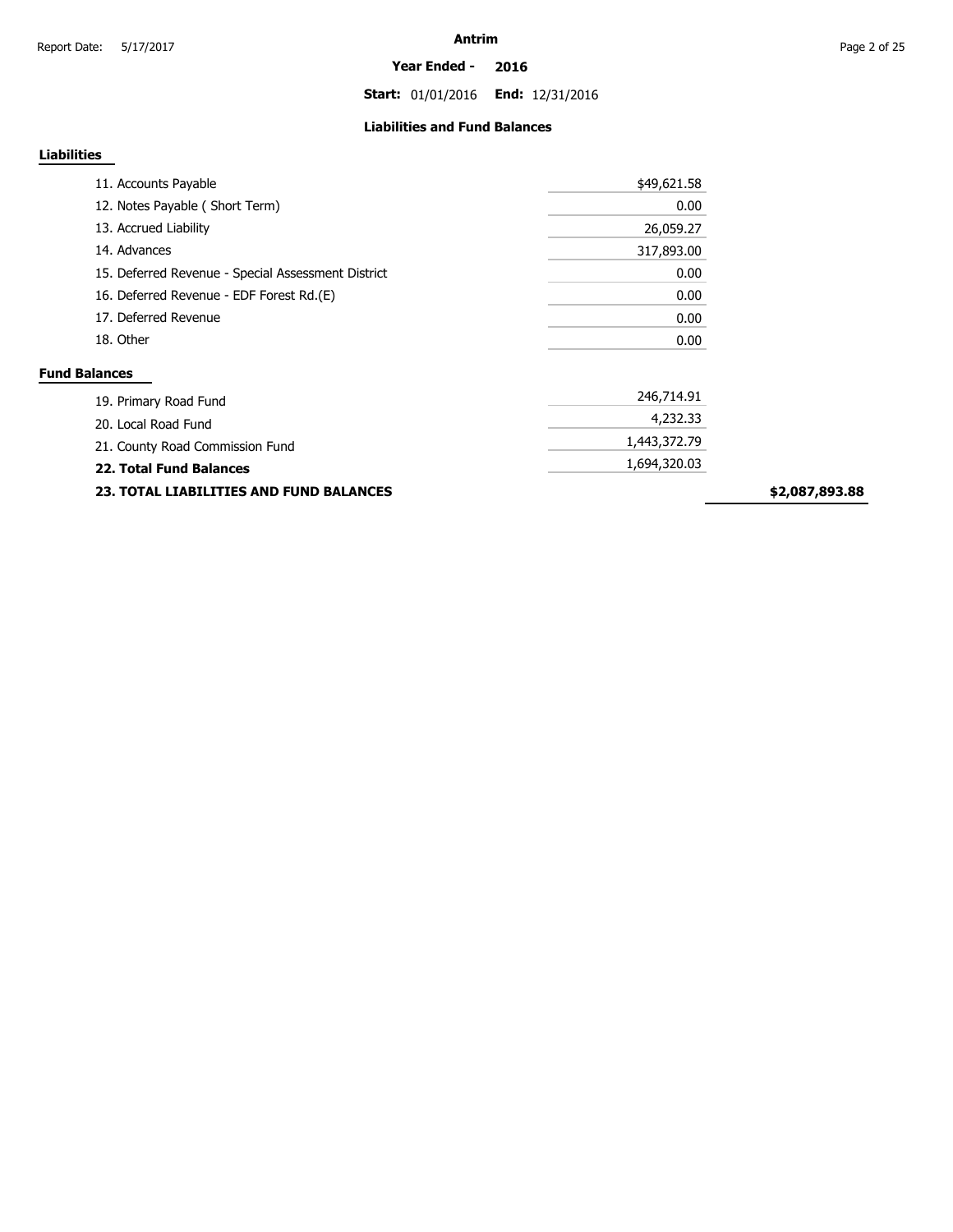**Year Ended - 2016**

**Start:** 01/01/2016 **End:** 12/31/2016

### **CAPITAL ASSETS ACCOUNT GROUP**

| Assets                                     | (A)                          | (B)           |                 |
|--------------------------------------------|------------------------------|---------------|-----------------|
| 24. Land                                   |                              | \$129,859.79  |                 |
| 25. Land Improvements                      | \$0.00                       |               |                 |
| 25 a.Less: Accumulated Depreciation        | 0.00                         | 0.00          |                 |
| 26. Depletable Assets                      | 0.00                         |               |                 |
| 26 a.Less: Accumulated Depreciation        | 0.00                         | 0.00          |                 |
| 27. Buildings                              | 2,482,738.85                 |               |                 |
| 27 a.Less: Accumulated Depreciation        | (1, 270, 185.74)             | 1,212,553.11  |                 |
| 28. Equipment - Road                       | 7,798,663.60                 |               |                 |
| 28 a.Less: Accumulated Depreciation        | (5,937,103.27)               | 1,861,560.33  |                 |
| 29. Equipment - Shop                       | 261,412.11                   |               |                 |
| 29 a.Less: Accumulated Depreciation        | (180, 919.53)                | 80,492.58     |                 |
| 30. Equipment - Engineers                  | 59,014.94                    |               |                 |
| 30 a.Less: Accumulated Depreciation        | (53,921.91)                  | 5,093.03      |                 |
| 31. Yard and Storage Equipment             | 1,017,299.02                 |               |                 |
| 31 a.Less: Accumulated Depreciation        | (937, 937.06)                | 79,361.96     |                 |
| 32. Office Equipment and Furniture         | 129,475.71                   |               |                 |
| 32 a.Less: Accumulated Depreciation        | (91,066.98)                  | 38,408.73     |                 |
| 33. Infrastructure                         | 40,592,830.00                |               |                 |
| 33 a.Less: Accumulated Depreciation        | (12,039,048.00)              | 28,553,782.00 |                 |
| 34. Vehicles                               | 0.00                         |               |                 |
| 34 a.Less: Accumulated Depreciation        | 0.00                         | 0.00          |                 |
| 35. Construction Work in Progress          |                              | 0.00          |                 |
|                                            | 36. Total Assets             |               | \$31,961,111.53 |
| Equities                                   |                              |               |                 |
|                                            |                              |               |                 |
| 37. Plant and Equipment Equity             |                              |               |                 |
|                                            | 37 a.Primary                 | 0.00          |                 |
|                                            | 37 b.Local                   | 0.00          |                 |
|                                            | 37 c.Co. Road Comm.          | 3,407,329.53  |                 |
|                                            | 37 d.Infrastructure          | 28,553,782.00 |                 |
|                                            | 38. Total Equities           |               | \$31,961,111.53 |
| <b>Long Term Debt</b>                      |                              |               |                 |
| 39. Bonds Payable (Act 51)                 |                              | 0.00          |                 |
| 40. Notes Payable (Act 143)                |                              | 0.00          |                 |
| 41. Vested Vacation and Sick Leave Payable |                              | 141,096.41    |                 |
| 42. Installment/Lease Purchase Payable     |                              | 0.00          |                 |
| 43. Other                                  |                              | 0.00          |                 |
|                                            | <b>44. Total Liabilities</b> |               | \$141,096.41    |
| <b>Fiduciary Fund</b>                      |                              |               |                 |
| 45. Deferred Compensation (Pension) Plan   |                              |               | \$0.00          |
|                                            |                              |               |                 |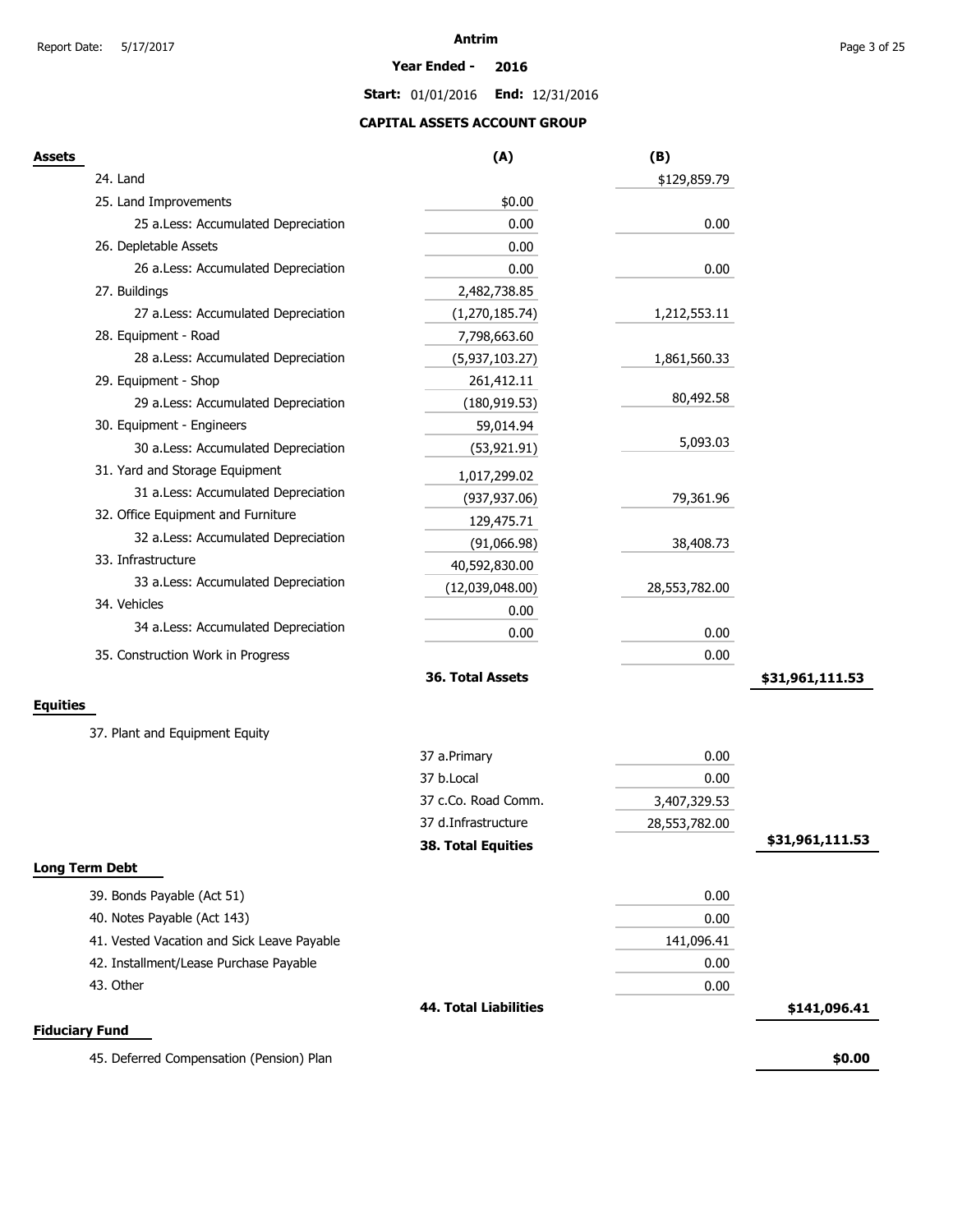**Year Ended - 2016**

**Start:** 01/01/2016 **End:** 12/31/2016

#### **STATEMENT OF REVENUES**

|                                                                                                                                 | <b>Primary Road</b><br><b>Fund</b><br>(P)                      | <b>Local Road</b><br><b>Fund</b><br>(L)                        | Co. Road<br>Comm. Fund<br>(C) | <b>Total</b><br>(T)                                             |
|---------------------------------------------------------------------------------------------------------------------------------|----------------------------------------------------------------|----------------------------------------------------------------|-------------------------------|-----------------------------------------------------------------|
| <b>Taxes</b>                                                                                                                    |                                                                |                                                                |                               |                                                                 |
| 46. County Wide Millage                                                                                                         | \$0.00                                                         | \$0.00                                                         | \$0.00                        | \$0.00                                                          |
| 47. Other                                                                                                                       | 0.00                                                           | 0.00                                                           | 0.00                          | 0.00                                                            |
| 48. Total Taxes                                                                                                                 | 0.00                                                           | 0.00                                                           | 0.00                          | 0.00                                                            |
| <b>Licenses and Permits</b>                                                                                                     |                                                                |                                                                |                               |                                                                 |
| 49. Specify                                                                                                                     | 0.00                                                           | 0.00                                                           | 44,544.70                     | 44,544.70                                                       |
| <b>Federal Sources</b>                                                                                                          |                                                                |                                                                |                               |                                                                 |
| 50. Surface Tran. Program (STP)                                                                                                 | 610,518.46                                                     | 0.00                                                           | 0.00                          | 610,518.46                                                      |
| 51. C Funds - Federal                                                                                                           | 0.00                                                           | 0.00                                                           | 0.00                          | 0.00                                                            |
| 52. D Funds - Federal                                                                                                           | 0.00                                                           | 0.00                                                           | 0.00                          | 0.00                                                            |
| 53. Bridge                                                                                                                      | 0.00                                                           | 0.00                                                           | 0.00                          | 0.00                                                            |
| 54. High Priority                                                                                                               | 0.00                                                           | 0.00                                                           | 0.00                          | 0.00                                                            |
| 55. Other                                                                                                                       | 0.00                                                           | 0.00                                                           | 0.00                          | 0.00                                                            |
| 56. Total Federal Sources                                                                                                       | 610,518.46                                                     | 0.00                                                           | 0.00                          | 610,518.46                                                      |
| <b>Michigan Transportation Fund</b><br>57. Engineering<br>58. Snow Removal<br>59. Urban Road<br>60. Allocation<br>61. Total MTF | 5,913.12<br>156,261.50<br>0.00<br>1,992,107.82<br>2,154,282.44 | 4,086.88<br>171,536.90<br>0.00<br>1,376,855.57<br>1,552,479.35 |                               | 10,000.00<br>327,798.40<br>0.00<br>3,368,963.39<br>3,706,761.79 |
| <b>Other</b>                                                                                                                    |                                                                |                                                                |                               |                                                                 |
| 62. Local Bridge                                                                                                                | 0.00                                                           | 0.00                                                           |                               | 0.00                                                            |
| 63. Other                                                                                                                       | 0.00                                                           | 0.00                                                           | 257,806.74                    | 257,806.74                                                      |
| 64. Total Other                                                                                                                 | 0.00                                                           | 0.00                                                           | 257,806.74                    | 257,806.74                                                      |
| <b>Economic Development Fund</b>                                                                                                |                                                                |                                                                |                               |                                                                 |
| 65. Target Industries (A)                                                                                                       | 0.00                                                           | 0.00                                                           |                               | 0.00                                                            |
| 66. Urban congestion (C)                                                                                                        | 0.00                                                           | 0.00                                                           |                               | $0.00\,$                                                        |
| 67. Rural Primary (D)                                                                                                           | 0.00                                                           | 0.00                                                           |                               | 0.00                                                            |
| 68. Forest Road (E)                                                                                                             | 0.00                                                           | 51,103.71                                                      |                               | 51,103.71                                                       |
| 69. Urban Area (F)                                                                                                              | 0.00                                                           | 0.00                                                           |                               | 0.00                                                            |
| 70. Other                                                                                                                       | 0.00                                                           | 0.00                                                           |                               | 0.00                                                            |
| 71. Total EDF                                                                                                                   | 0.00                                                           | 51,103.71                                                      |                               | 51,103.71                                                       |
| 72. Total State Sources                                                                                                         | \$2,154,282.44                                                 | \$1,603,583.06                                                 | \$257,806.74                  | \$4,015,672.24                                                  |
|                                                                                                                                 |                                                                |                                                                |                               |                                                                 |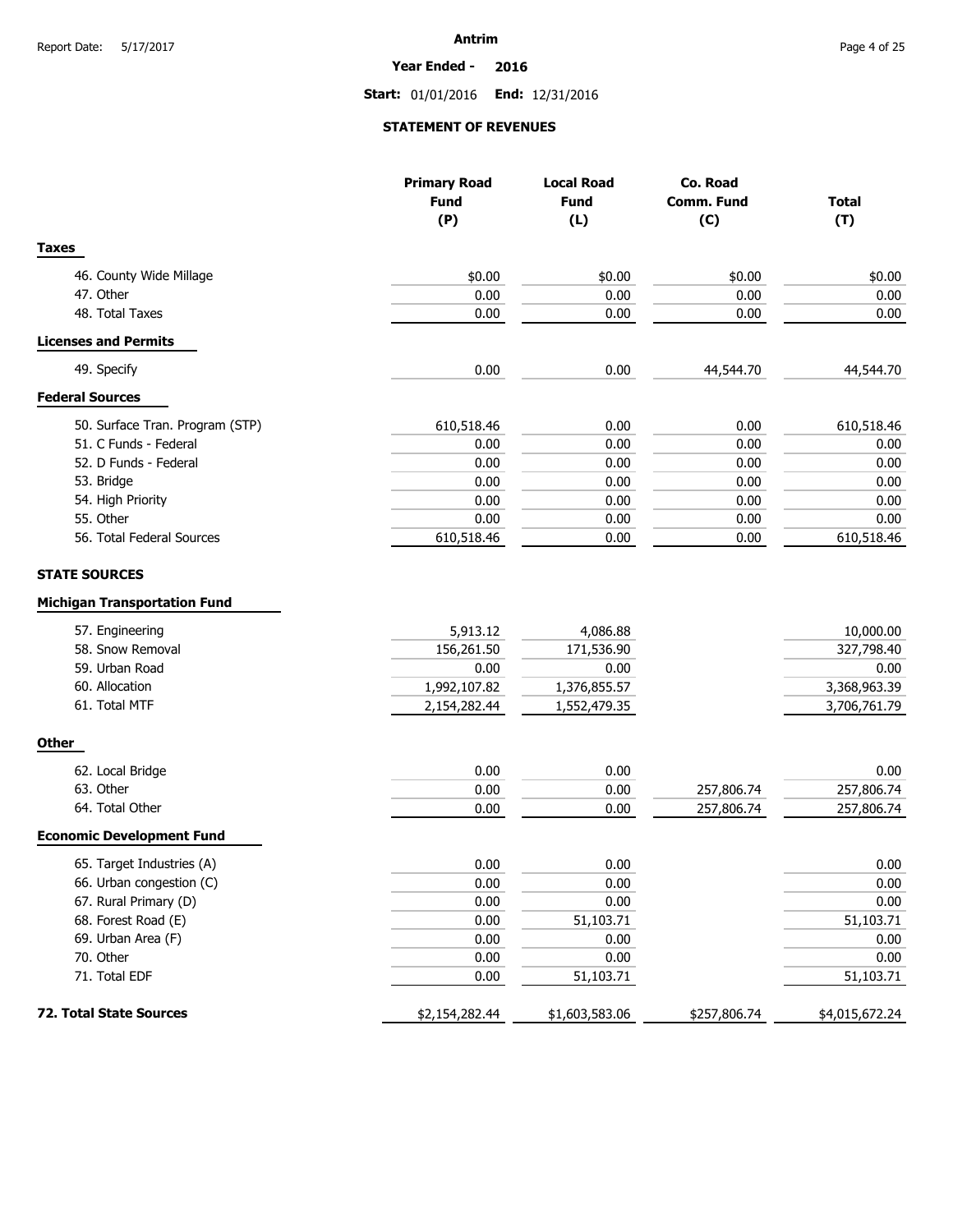**Year Ended - 2016**

**Start:** 01/01/2016 **End:** 12/31/2016

#### **STATEMENT OF REVENUES**

|                                        | <b>Primary Road</b><br><b>Fund</b><br>(P) | <b>Local Road</b><br><b>Fund</b><br>(L) | Co. Road<br><b>Comm. Fund</b><br>(C) | <b>Total</b><br>(T) |
|----------------------------------------|-------------------------------------------|-----------------------------------------|--------------------------------------|---------------------|
| <b>Contributions From Local Units</b>  |                                           |                                         |                                      |                     |
| 73. City and Village                   | \$0.00                                    | \$0.00                                  | \$0.00                               | \$0.00              |
| 74. Township Contr.                    | 134,737.25                                | 828,762.56                              | 0.00                                 | 963,499.81          |
| 75. Other                              | 0.00                                      | 0.00                                    | 15,649.32                            | 15,649.32           |
| 76. Total Contributions                | 134,737.25                                | 828,762.56                              | 15,649.32                            | 979,149.13          |
| <b>Charges for Service</b>             |                                           |                                         |                                      |                     |
| 77. Trunkline Maintenance              | 0.00                                      |                                         | 876,003.73                           | 876,003.73          |
| 78. Trunkline Non-maintenance          | 0.00                                      |                                         | 75,005.66                            | 75,005.66           |
| 79. Salvage Sales                      | 0.00                                      | 0.00                                    | 566.70                               | 566.70              |
| 80. Other                              | 0.00                                      | 0.00                                    | 0.00                                 | 0.00                |
| 81. Total Charges                      | 0.00                                      | 0.00                                    | 951,576.09                           | 951,576.09          |
| <b>Interest and Rents</b>              |                                           |                                         |                                      |                     |
| 82. Interest Earned                    | 371.44                                    | 1.45                                    | 351.17                               | 724.06              |
| 83. Property Rentals                   | 0.00                                      | 0.00                                    | 1,322.99                             | 1,322.99            |
| 84. Total Interest/Rents               | 371.44                                    | 1.45                                    | 1,674.16                             | 2,047.05            |
| <b>Other</b>                           |                                           |                                         |                                      |                     |
| 85. Special Assessments                | 0.00                                      | 0.00                                    | 0.00                                 | 0.00                |
| 86. Land and Bldg. Sales               | 0.00                                      | 0.00                                    | 0.00                                 | 0.00                |
| 87. Sundry Refunds                     | 0.00                                      | 0.00                                    | 0.00                                 | 0.00                |
| 88. Gain (Loss) Equip. Disp.           | 0.00                                      | 0.00                                    | 45,847.32                            | 45,847.32           |
| 89. Contributions from Private Sources | 0.00                                      | 0.00                                    | 0.00                                 | 0.00                |
| 90. Other                              | 0.00                                      | 0.00                                    | 0.00                                 | 0.00                |
| 91. Total Other                        | 0.00                                      | 0.00                                    | 45,847.32                            | 45,847.32           |
| <b>Other Financing Sources</b>         |                                           |                                         |                                      |                     |
| 92. County Appropriation               | 0.00                                      | 0.00                                    | 0.00                                 | 0.00                |
| 93. Bond Proceeds                      | 0.00                                      | 0.00                                    | 0.00                                 | 0.00                |
| 94. Note Proceeds                      | 0.00                                      | 0.00                                    | 0.00                                 | $0.00\,$            |
| 95. Inst. Purch./Leases                | 0.00                                      | 0.00                                    | 0.00                                 | 0.00                |
| 96. Total Other Fin. Sources           | 0.00                                      | 0.00                                    | 0.00                                 | 0.00                |
| 97. TOTAL REVENUE AND OTHER            |                                           |                                         |                                      | \$6,649,354.99      |
| <b>FINANCING SOURCES</b>               | \$2,899,909.59                            | \$2,432,347.07                          | \$1,317,098.33                       |                     |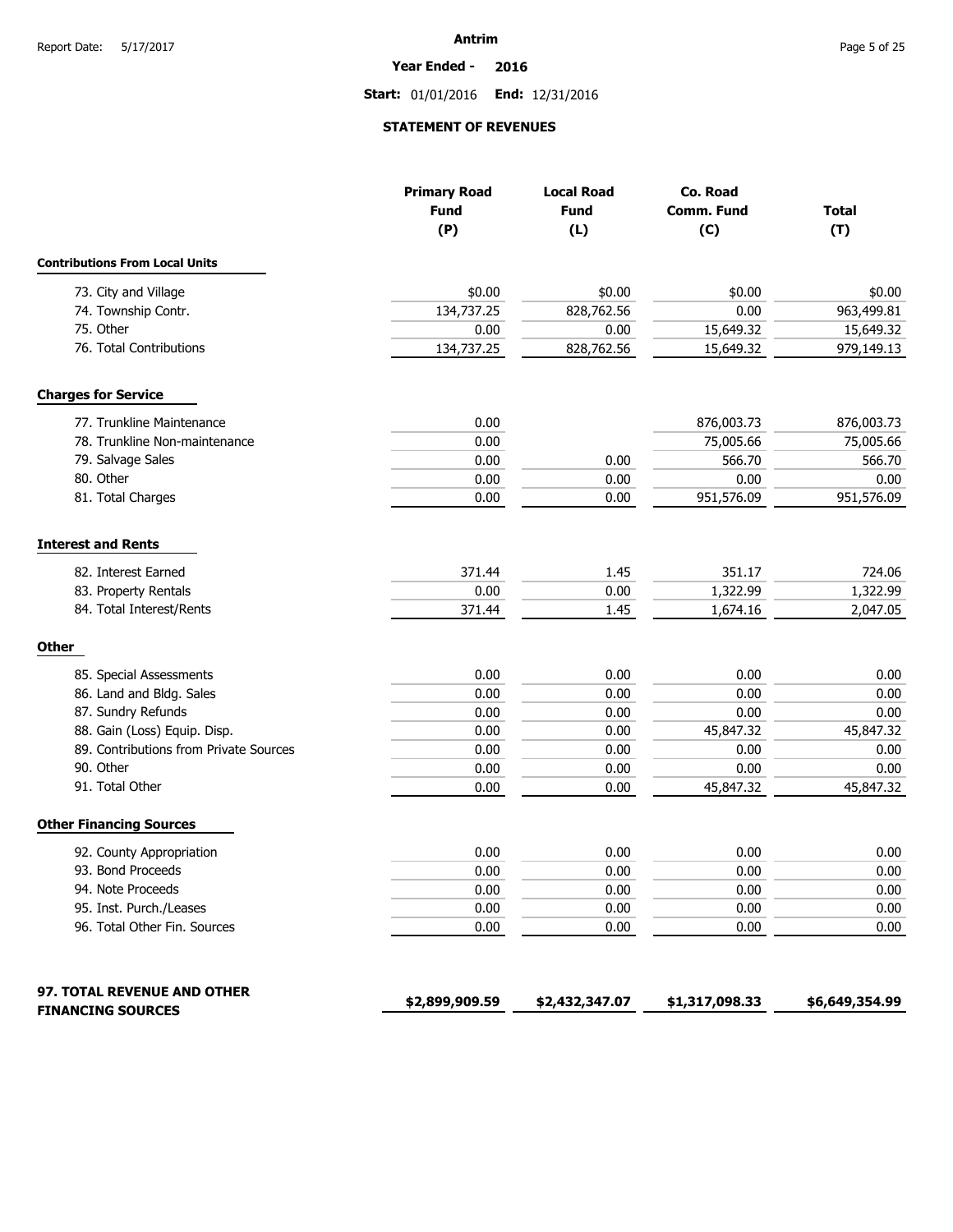#### **Year Ended - 2016**

**Start:** 01/01/2016 **End:** 12/31/2016

## **STATEMENT OF EXPENDITURES**

|                                                            | <b>Primary Road</b><br><b>Fund</b><br>(P) | <b>Local Road</b><br><b>Fund</b><br>(L) | Co. Road<br>Comm. Fund<br>(C) | <b>Total</b><br>(T) |
|------------------------------------------------------------|-------------------------------------------|-----------------------------------------|-------------------------------|---------------------|
| <b>Construction/Capacity Improvement</b>                   |                                           |                                         |                               |                     |
| 98. Roads                                                  | \$0.00                                    | \$0.00                                  |                               | \$0.00              |
| 99. Structures                                             | 0.00                                      | 0.00                                    |                               | 0.00                |
| 100. Roadside Parks                                        | 0.00                                      | 0.00                                    |                               | 0.00                |
| 101. Special Assessments                                   | 0.00                                      | 0.00                                    |                               | 0.00                |
| 102. Other                                                 | 0.00                                      | 0.00                                    |                               | 0.00                |
| 103. Total Construction/Cap. Imp.                          | 0.00                                      | 0.00                                    |                               | 0.00                |
| <b>Preservation - Structural Improvements</b>              |                                           |                                         |                               |                     |
| 104. Roads                                                 | 1,405,488.13                              | 994,102.71                              |                               | 2,399,590.84        |
| 105. Structures                                            | 26,901.32                                 | 0.00                                    |                               | 26,901.32           |
| 106. Safety Projects                                       | 0.00                                      | 0.00                                    |                               | 0.00                |
| 107. Roadside Parks                                        | 0.00                                      | 0.00                                    |                               | 0.00                |
| 108. Special Assessments                                   | 0.00                                      | 0.00                                    |                               | 0.00                |
| 109. Other                                                 | 0.00                                      | 0.00                                    |                               | 0.00                |
| 110. Total Preservation - Struct. Imp.                     | 1,432,389.45                              | 994,102.71                              |                               | 2,426,492.16        |
| <b>Maintenence</b>                                         |                                           |                                         |                               |                     |
| 111. Roads                                                 | 786,783.02                                | 1,245,431.62                            |                               | 2,032,214.64        |
| 112. Structures                                            | 0.00                                      | 3,172.35                                |                               | 3,172.35            |
| 113. Roadside Parks                                        | 0.00                                      | 0.00                                    |                               | 0.00                |
| 114. Winter Maintenance                                    | 630,584.98                                | 692,399.11                              |                               | 1,322,984.09        |
| 115. Traffic Control                                       | 26,556.43                                 | 39,718.41                               |                               | 66,274.84           |
| 116. Total Maintenance                                     | 1,443,924.43                              | 1,980,721.49                            |                               | 3,424,645.92        |
| 117. Total Construction., Preservation And<br>Maintenance. | 2,876,313.88                              | 2,974,824.20                            |                               | 5,851,138.08        |
|                                                            |                                           |                                         |                               |                     |
| Other                                                      |                                           |                                         |                               |                     |

| 118. Trunkline Maintenance     | 0.00           |                | 798,793.73     | 798,793.73     |
|--------------------------------|----------------|----------------|----------------|----------------|
| 119. Trunkline Non-maintenance | 0.00           |                | 75,005.65      | 75,005.65      |
| 120. Administrative Expense    | 198,526.82     | 205,326.12     |                | 403,852.94     |
| 121. Equipment - Net           | 9,013.04       | 17,032.84      | 5,435.15       | 31,481.03      |
| 122. Capital Outlay - Net      | 0.00           | 0.00           | 123,549.38     | 123,549.38     |
| 123. Debt Principal Payment    | 0.00           | 0.00           | 0.00           | 0.00           |
| 124. Interest Expense          | 0.00           | 0.00           | 0.00           | 0.00           |
| 125. Drain Assessment          | 0.00           | 0.00           | 0.00           | 0.00           |
| 126. Other                     | 0.00           | 0.00           | 0.00           | 0.00           |
| 127. Total Other               | 207,539.86     | 222,358.96     | 1,002,783.91   | 1,432,682.73   |
| 128. Total Expenditures        | \$3,083,853.74 | \$3,197,183.16 | \$1,002,783.91 | \$7,283,820.81 |
|                                |                |                |                |                |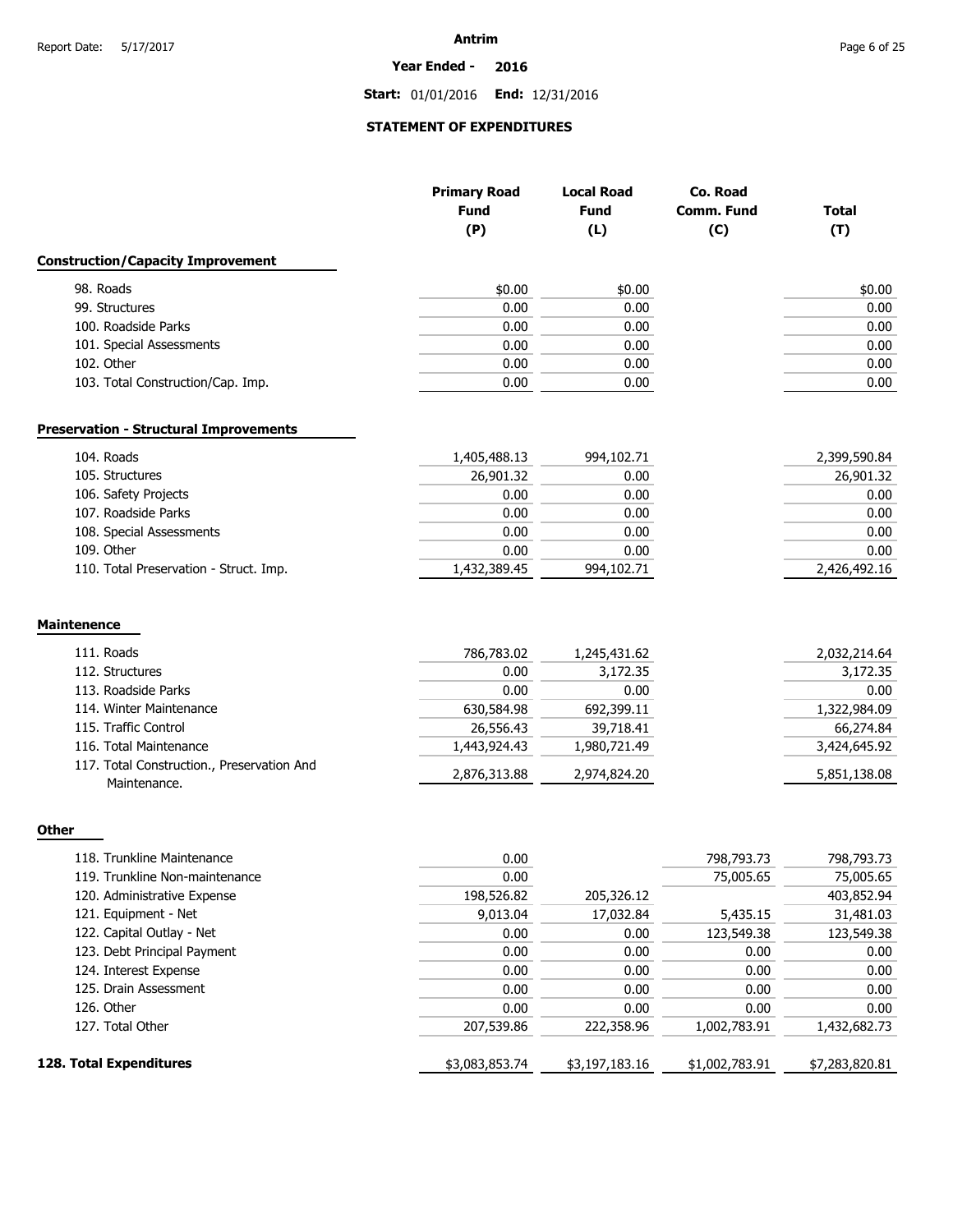**Year Ended - 2016**

**Start:** 01/01/2016 **End:** 12/31/2016

### **STATEMENT OF CHANGES IN FUND BALANCES**

|                                                                                           | <b>Primary Road</b><br><b>Fund</b><br>(P) | <b>Local Road</b><br><b>Fund</b><br>(L) | Co. Road<br><b>Comm. Fund</b><br>(C) | <b>Total</b><br>(T) |
|-------------------------------------------------------------------------------------------|-------------------------------------------|-----------------------------------------|--------------------------------------|---------------------|
| 129. Total Revenues And Other                                                             |                                           |                                         |                                      |                     |
| <b>Financing Sources</b>                                                                  | \$2,899,909.59                            | \$2,432,347.07                          | \$1,317,098.33                       | \$6,649,354.99      |
| 130. Total Expenditures                                                                   | 3,083,853.74                              | 3,197,183.16                            | 1,002,783.91                         | 7,283,820.81        |
| 131. Excess of Revenues Over<br>(Under) Expenditures                                      | (183, 944.15)                             | (764, 836.09)                           | 314,314.42                           | (634, 465.82)       |
| 132. Optional Transfers<br>132 a. Primary to Local (50%)<br>132 b. Local to Primary (15%) | (765,000.00)<br>0.00                      | 765,000.00<br>0.00                      |                                      | 0.00<br>0.00        |
| 133. Emergency Transfers<br>(Local to Primary)                                            | 0.00                                      | 0.00                                    |                                      | 0.00                |
| 134. Total Optional Transfers                                                             | (765,000.00)                              | 765,000.00                              |                                      | 0.00                |
| 135. Excess of Revenues and<br>Other Sources Over (Under)<br>Expenditures and Other Uses  | (948, 944.15)                             | 163.91                                  | 314,314.42                           | (634, 465.82)       |
| 136. Beginning Fund                                                                       | 1,195,659.06                              | 4,068.42                                | 1,129,058.37                         | 2,328,785.85        |
| 137. Adjustment                                                                           | 0.00                                      | 0.00                                    | 0.00                                 | 0.00                |
| 138. Beginning Fund<br><b>Balance Restated</b>                                            | 1,195,659.06                              | 4,068.42                                | 1,129,058.37                         | 2,328,785.85        |
| 139. Interfund Transfer(County<br>to Primary and/or Local)                                | 0.00                                      | 0.00                                    | 0.00                                 | 0.00                |
| 140. Ending Fund Balance                                                                  | \$246,714.91                              | \$4,232.33                              | \$1,443,372.79                       | \$1,694,320.03      |
|                                                                                           |                                           |                                         |                                      |                     |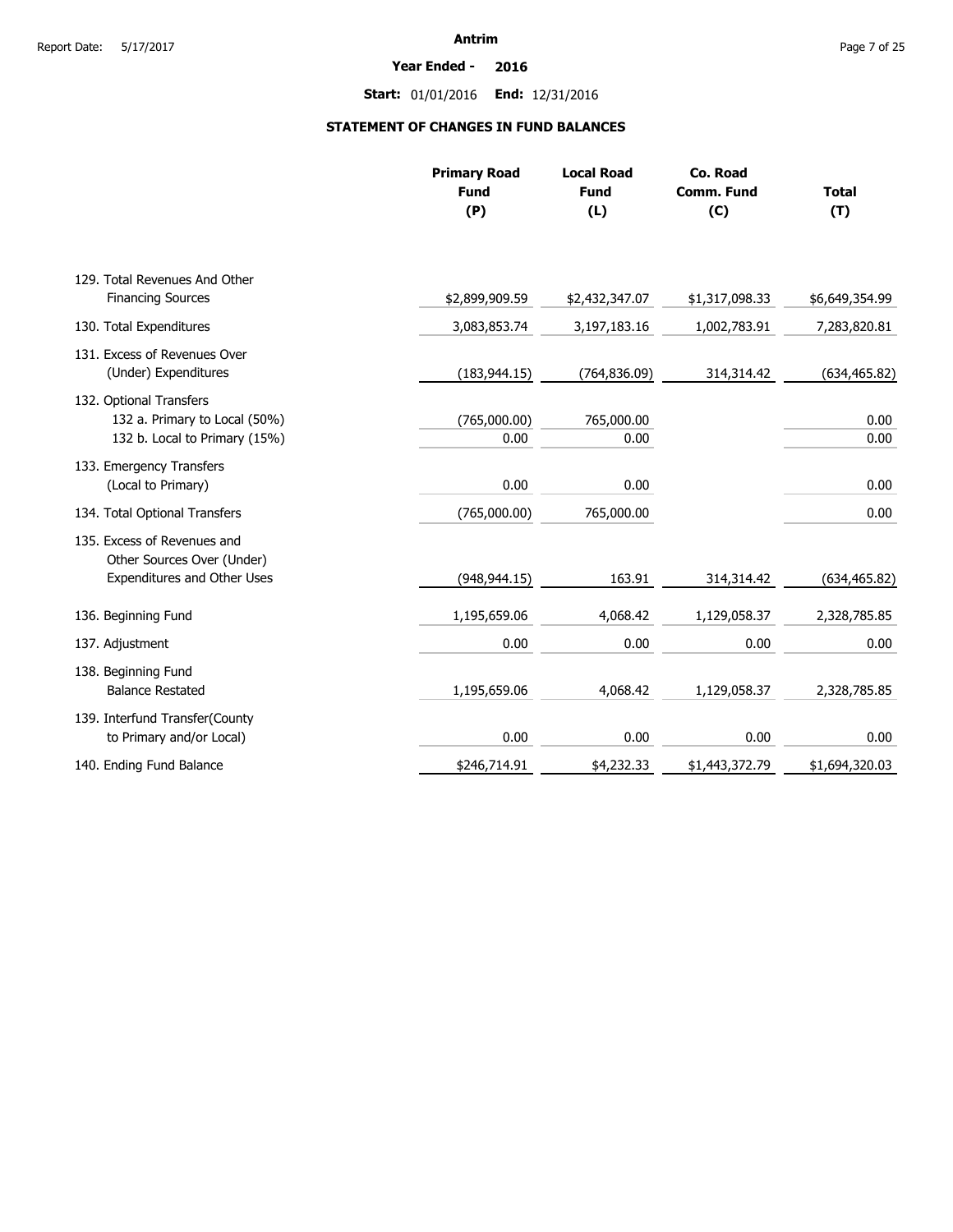**Year Ended - 2016**

**Start:** 01/01/2016 **End:** 12/31/2016

#### **EQUIPMENT EXPENSE**

#### Direct Equipment Expense

| \$245,899.49                      |
|-----------------------------------|
| 643,711.18                        |
| 292,527.86                        |
| 144. Total Direct<br>1,182,138.53 |
| 512,812.85                        |
|                                   |
| 0.00                              |
| 225,662.41                        |
|                                   |

**148. Total Operating**

\$225,662.41

**149. TOTAL EQUIPMENT EXPENSE**

\$1,920,613.79

#### **Equipment Rental Credits:**

|                                            | Primary    | Local        | <b>County</b> | <b>Total</b> |
|--------------------------------------------|------------|--------------|---------------|--------------|
| 150. Construction/Capacity Improvement     | 0.00       | 0.00         |               | 0.00         |
| 151. Preservation - Structural Improvement | 85,512.77  | 147,749.87   |               | 233,262.64   |
| 152. Maintenance                           | 455,347.11 | 874,366.86   |               | 1,329,713.97 |
| 153. Inventory Operations                  | 0.00       | 0.00         | 16,792.21     | 16,792.21    |
| 154. MDOT                                  | 0.00       |              | 288,276.95    | 288,276.95   |
| 155. Other Reimbursable Charges            | 0.00       | 0.00         | 0.00          | 0.00         |
| 156. All Other Charges                     | 0.00       | 0.00         | 21,086.99     | 21,086.99    |
| 157. Total Equipment Rental Credits        | 540,859.88 | 1,022,116.73 | 326,156.15    | 1,889,132.76 |
|                                            | (A)        | (B)          | (C)           | (D)          |
| 158. (Gain) or Loss on Usage of Equipment  |            |              |               | 31,481.03    |

### **PRORATION OF EQUIPMENT USAGE GAIN OR LOSS**

#### (Net Equipment Expense)

| 159. Equipment Rental Credits         | \$540,859.88 | \$1,022,116.73 | \$326,156.15 | \$1,889,132.76 |
|---------------------------------------|--------------|----------------|--------------|----------------|
|                                       | (A)          | (B)            | (C)          | (D)            |
| 160. Percent of Total                 | 28.63 %      | 54.11 %        | 17.26 %      | 100.00 %       |
| 161. Prorated Total Equipment Expense | 549,872.92   | 1,039,149.57   | 331,591.30   | 1,920,613.79   |
| 162. Prorated Gain/Loss On Usage      | 9.013.04     | 17.032.84      | 5,435.15     | 31,481.03      |
| (Net Equipment Expense)               |              |                |              |                |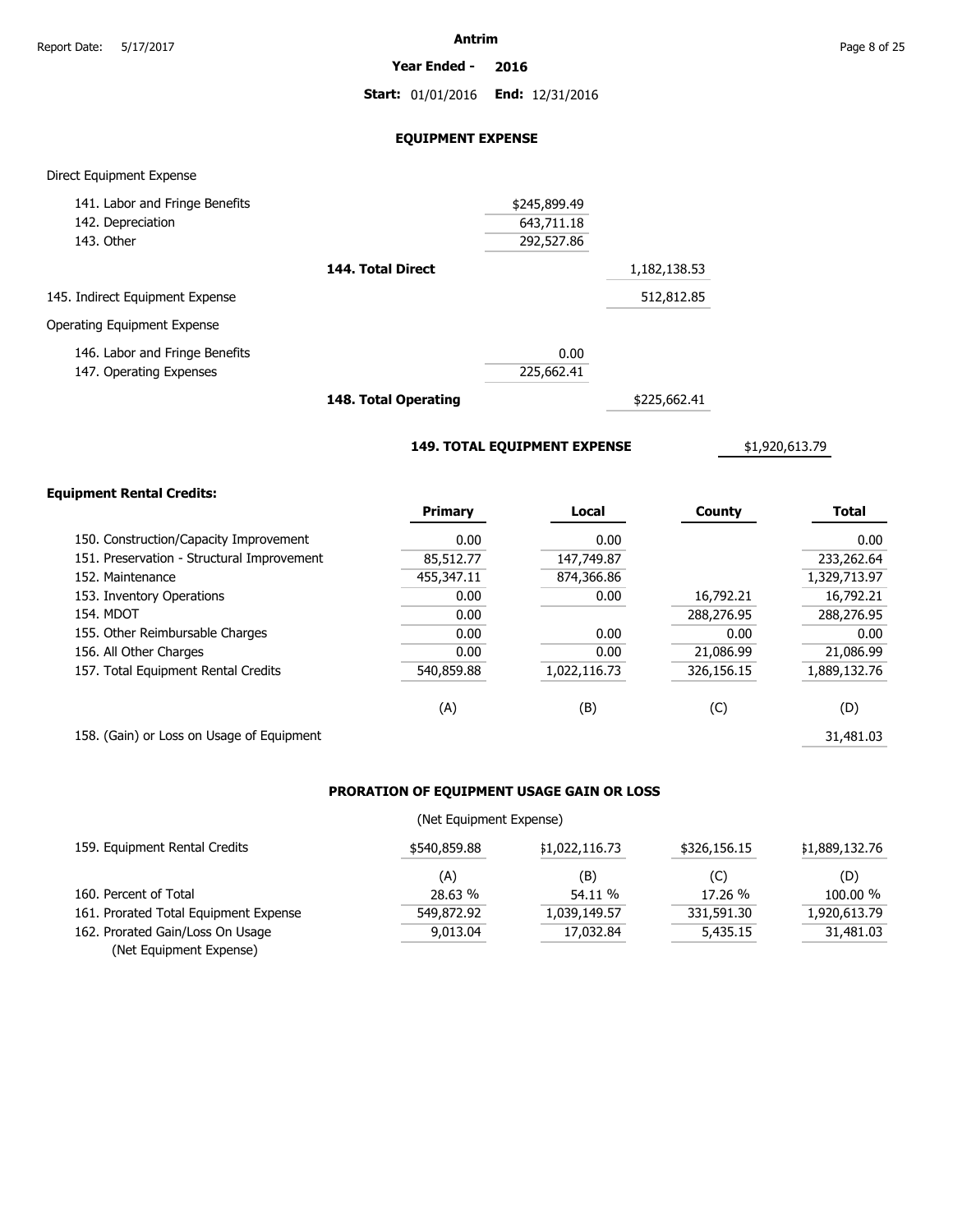## **Year Ended - 2016 Start:** 01/01/2016 **End:** 12/31/2016

### **DISTRIBUTIVE EXPENSE - FRINGE BENEFITS**

|                                         | <b>Total Labor</b> |                           | <b>Distributive</b> |
|-----------------------------------------|--------------------|---------------------------|---------------------|
|                                         | <b>Charge</b>      |                           | Calc.               |
| 163. Primary Construction/Cap. Imp.     | \$0.00             |                           | \$0.00              |
| 164. Primary Preservation - Struct Imp. | 49,048.69          |                           | 59,799.19           |
| 165. Primary Maintenance                | 249,157.54         |                           | 303,767.92          |
| 166. Local Construction/Cap. Imp.       | 0.00               |                           | 0.00                |
| 167. Local Preservation - Struct. Imp.  | 60,667.72          |                           | 73,964.88           |
| 168. Local Maintenance                  | 347,707.79         |                           | 423,918.35          |
| 169. Inventory                          | 4,195.22           |                           | 0.00                |
| 170. Equipment Expense - Direct         | 110,806.46         |                           | 135,093.03          |
| 171. Equipment Expense - Indirect       | 80,955.42          |                           | 98,699.24           |
| 172. Equipment Expense - Operating      | 0.00               |                           | 0.00                |
| 173. Administration                     | 194,691.68         |                           | 206,010.26          |
| 174. State Trunkline Maintenance        | 182,178.73         |                           |                     |
| 175. Sundry Account Rec.                | 4,160.06           |                           |                     |
| 176. Capital Outlay                     | 724.50             |                           | 883.29              |
| 177. Other                              | 476,692.01         |                           | 117,202.97          |
| 178. Total Payroll                      | \$1,760,985.82     |                           |                     |
| 179. Less Applicable Payroll            | 0.00               |                           |                     |
| 180. Total Applicable Labor Cost        | \$1,760,985.82     | <b>Total Distributive</b> | \$1,419,339.13      |

|                                 | 709-714<br><b>Vacation</b><br>Holiday | 719<br><b>Workers</b>     | $715 - 718$                    | 716                        | 717<br>Life and                       |                           |                                           |
|---------------------------------|---------------------------------------|---------------------------|--------------------------------|----------------------------|---------------------------------------|---------------------------|-------------------------------------------|
|                                 | <b>Sick Leave</b><br>Longevity        | Comp.<br><b>Insurance</b> | Soc. Sec.<br><b>Retirement</b> | Health<br><b>Insurance</b> | <b>Disability</b><br><b>Insurance</b> | 720 - 725<br><b>Other</b> | <b>Distributive</b><br><b>Total Calc.</b> |
| 181. Total Fringe Benefits      | \$0.00                                | \$0.00                    | \$0.00                         | \$0.00                     | \$0.00                                | \$0.00                    | \$0.00                                    |
| 182. Less: Benefits Recovered   | 0.00                                  | 0.00                      | 0.00                           | 0.00                       | 0.00                                  | 0.00                      | 0.00                                      |
| 183. Less: Refunds              | 0.00                                  | 0.00                      | 0.00                           | 0.00                       | 0.00                                  | 0.00                      | 0.00                                      |
| 184. Benefits to be Distributed | 0.00                                  | 0.00                      | 0.00                           | 0.00                       | 0.00                                  | 0.00                      | 0.00                                      |
| 185. Applicable Labor Cost      | 1,760,985.82                          | 1,760,985.82              | 1,760,985.82                   | 1,760,985.82               | 1,760,985.82                          | 1,760,985.82              |                                           |
| 186. Factor                     | 0.000000                              | 0.000000                  | 0.000000                       | 0.000000                   | 0.000000                              | 0.000000                  | 0.000000                                  |
|                                 |                                       |                           |                                |                            |                                       |                           |                                           |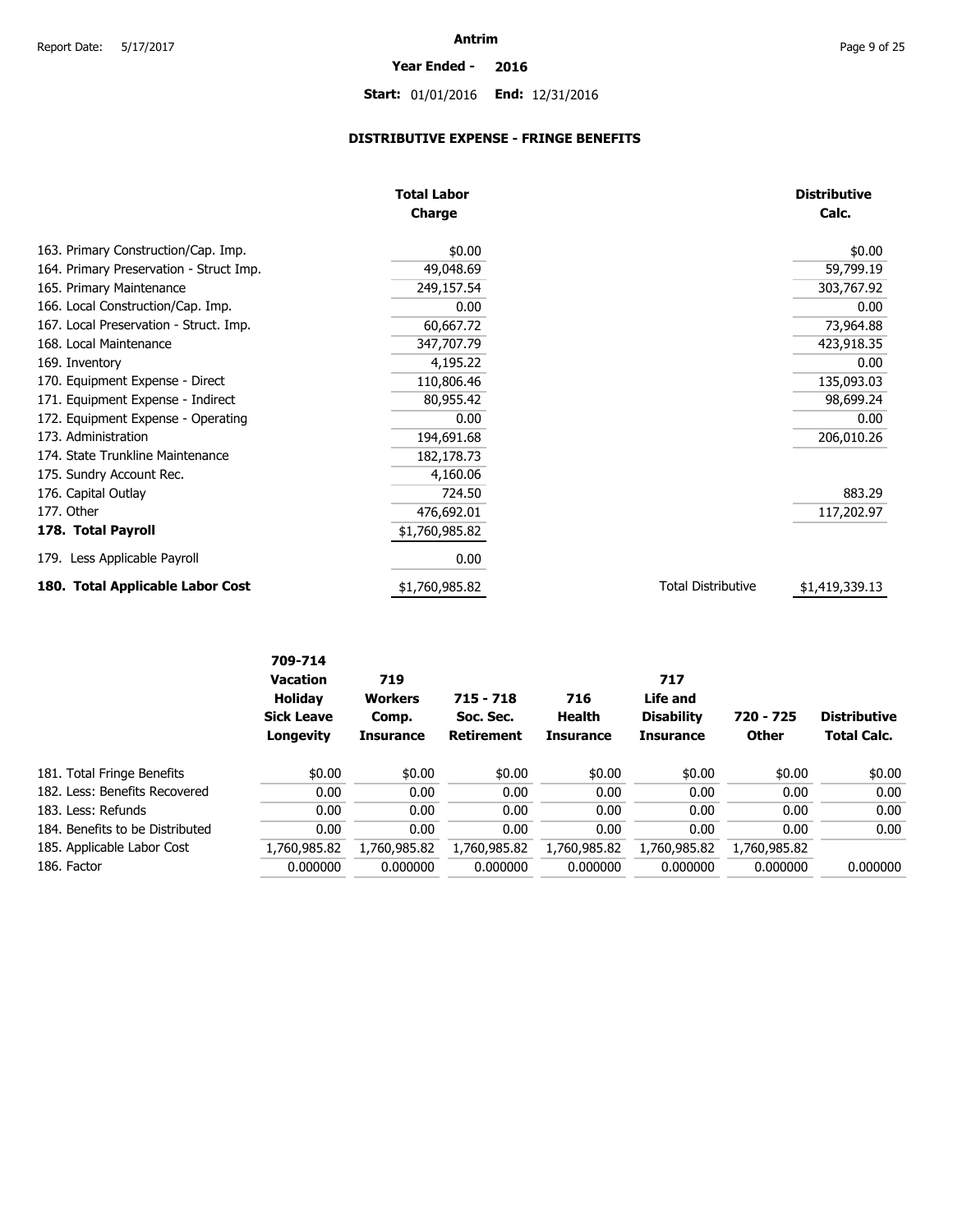# **Year Ended - 2016**

**Start:** 01/01/2016 **End:** 12/31/2016

### **DISTRIBUTIVE EXPENSE - OVERHEAD**

**Account No. 705 - 957** 

|                                         | Cost of<br><b>Operations</b> | <b>Distributed</b><br><b>Total</b> |
|-----------------------------------------|------------------------------|------------------------------------|
| 187. Primary Construction/Cap. Imp.     | \$0.00                       | \$0.00                             |
| 188. Primary Preservation - Struct Imp. | 1,369,959.19                 | 52,159.26                          |
| 189. Primary Maintenance                | 1,390,965.41                 | 52,959.02                          |
| 190. Local Construction/Cap. Imp.       | 0.00                         | 0.00                               |
| 191. Local Preservation - Struct. Imp.  | 957,641.83                   | 36,460.88                          |
| 192. Local Maintenance                  | 1,908,074.27                 | 72,647.22                          |
| 193. Other                              | 0.00                         | 0.00                               |
| 194. TOTAL                              | \$5,626,640.70               | \$214,226.38                       |

|                                | 790               | 791              |              | 716              |              |              |
|--------------------------------|-------------------|------------------|--------------|------------------|--------------|--------------|
|                                | <b>Small</b>      | <b>Inventory</b> | 882          | Health           |              |              |
|                                | <b>Road Tools</b> | Adjustment       | Liabilitv    | <b>Insurance</b> | Other        | <b>Total</b> |
| 195. Expenses Distributed      | 7.413.25          | (25,968.67)      | 3,617.00     | 0.00             | 229,164.80   | \$214,226.38 |
| 196. Applicable Operation Cost | 5,626,640.70      | 5,626,640.70     | 5,626,640.70 | 5,626,640.70     | 5,626,640.70 |              |
| 197. Factor                    | 0.001318          | (0.004615)       | 0.000643     | 0.000000         | 0.040729     | \$0.038075   |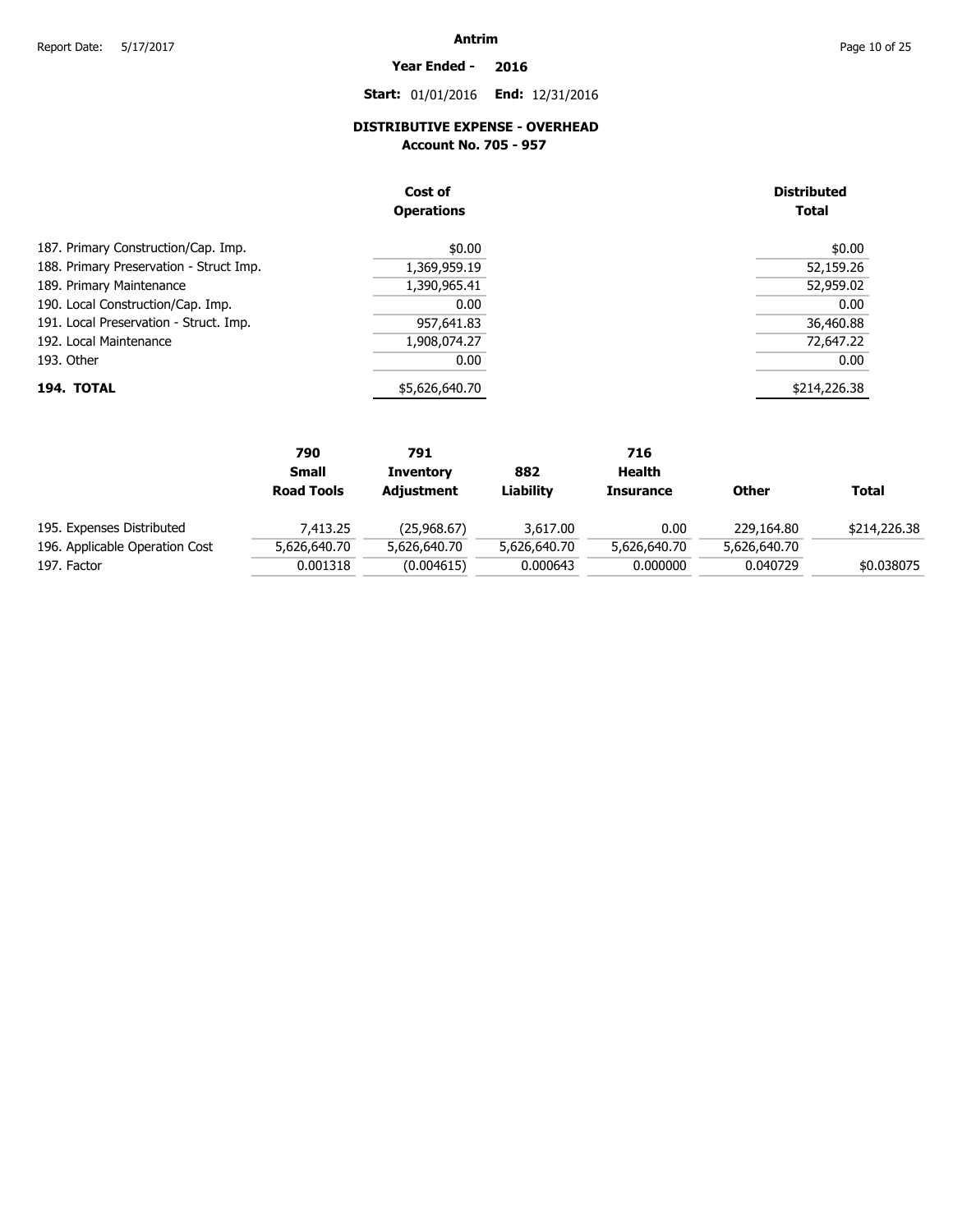#### **Year Ended - 2016**

### **Start:** 01/01/2016 **End:** 12/31/2016

### **ANALYSIS OF CONSTRUCTION AND MAINTENANCE**

Optional for noncontract counties

|                            | <b>Performed by County</b> |                |                | <b>Performed by Contractor</b> |                | <b>Totals</b>  |
|----------------------------|----------------------------|----------------|----------------|--------------------------------|----------------|----------------|
|                            | <b>Primary</b>             | Local          | <b>Primary</b> | Local                          | <b>Primary</b> | Local          |
| 198. Constr/Cap. Imp.      | \$0.00                     | \$0.00         | \$0.00         | \$0.00                         | \$0.00         | \$0.00         |
| 199. Preser - Struct. Imp. | 252,691.94                 | 460,317.54     | 1,179,697.51   | 533,785.17                     | 1,432,389.45   | 994,102.71     |
| 200. Special Assessment    | 0.00                       | 0.00           | 0.00           | 0.00                           | 0.00           | 0.00           |
| 201. Maintenance           | 1,443,924.43               | 1,980,721.49   | 0.00           | 0.00                           | 1,443,924.43   | 1,980,721.49   |
| 202. Total                 | \$1,696,616.37             | \$2,441,039.03 | \$1,179,697.51 | \$533,785.17                   | \$2,876,313.88 | \$2,974,824.20 |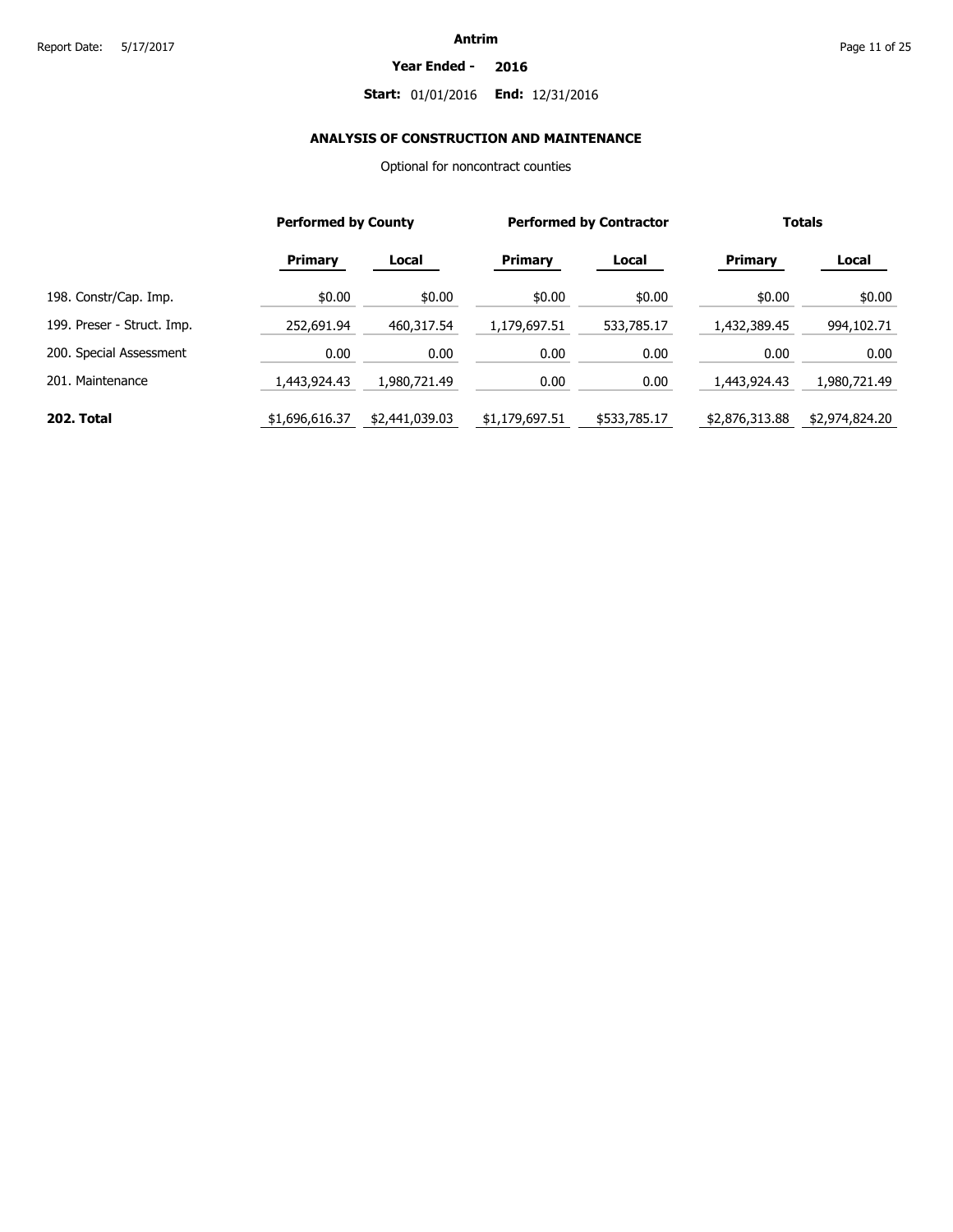#### **Year Ended - 2016**

**Start:** 01/01/2016 **End:** 12/31/2016

### **ANALYSIS OF ACCOUNTS RECEIVABLE**

Optional for noncontract counties

|                                    | <b>Trunkline</b>   | <b>MDOT</b>  |
|------------------------------------|--------------------|--------------|
|                                    | <b>Maintenance</b> | <b>Other</b> |
| 203. Labor                         | \$176,955.83       | \$5,222.90   |
| 204. Fringe Benefits               | 191,041.24         | 5,640.73     |
| 205. Equipment Rental              | 278,451.54         | 9,825.41     |
| 206. Materials                     | 70,284.10          | 48,440.59    |
| 207. Handling Charges              | 0.00               | 0.00         |
| 208. Overhead                      | 60,922.26          | 5,876.02     |
| 209. Other                         | 77,210.00          | 0.00         |
| 210. Total Charges for Current Yea | \$854,864.97       | \$75,005.65  |
| 211. Beginning Balance             | 54,714.75          | 419.93       |
| 212. Sub-Total                     | 909,579.72         | 75,425.58    |
| 213. Less Credits                  | (692, 486.31)      | (74, 716.42) |
| 214. Ending Balance                | \$217,093.41       | \$709.16     |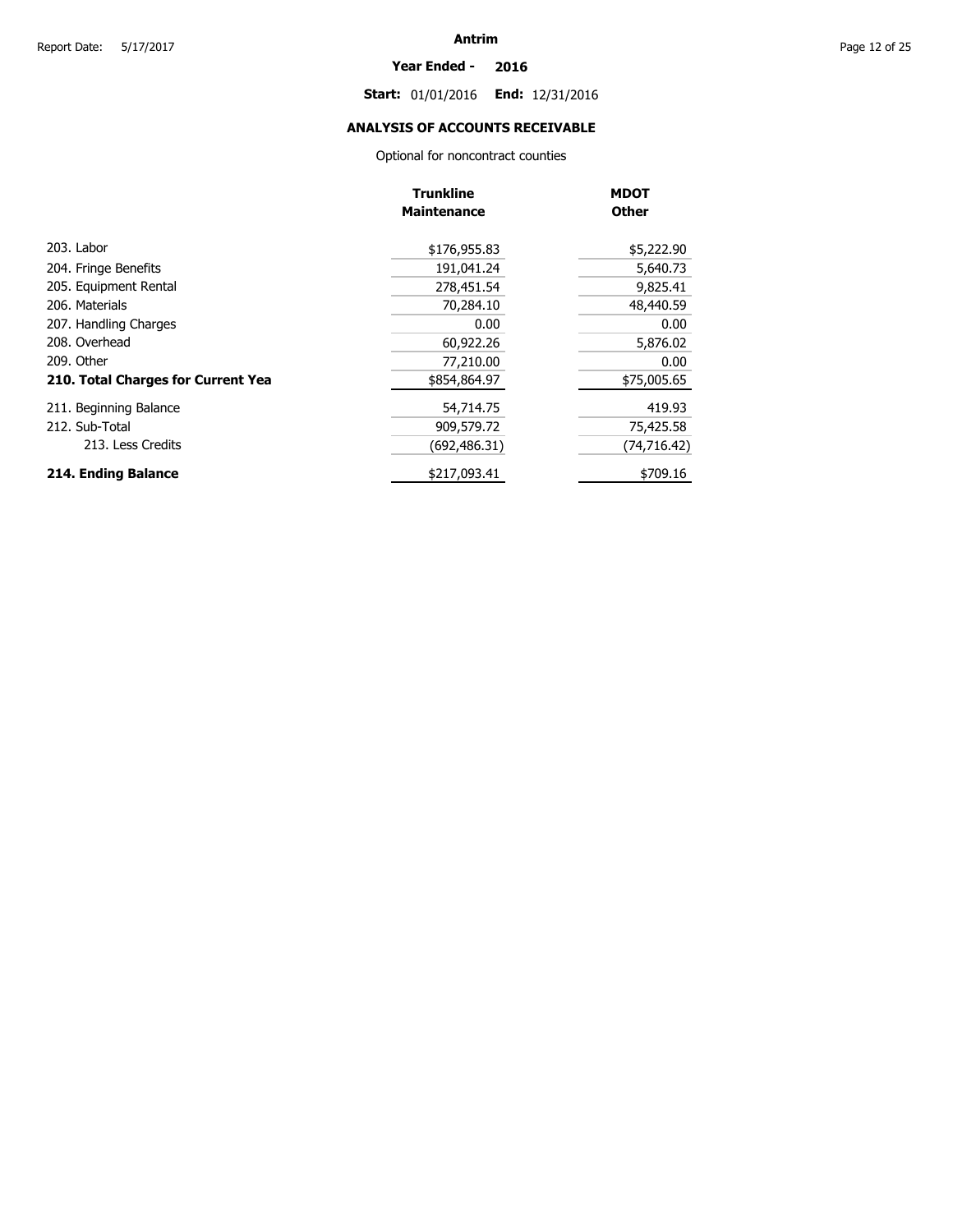#### **Year Ended - 2016**

**Start:** 01/01/2016 **End:** 12/31/2016

### **SCHEDULE OF CAPITAL OUTLAY**

| 215. Land and Improvements (971 - 974) | \$10,000.00  |  |
|----------------------------------------|--------------|--|
| 216. Buildings (975)                   | 0.00         |  |
| 217. Equipment Road (976, 981)         | 706,878.14   |  |
| 218. Equipment Shop (977)              | 56,208.44    |  |
| 219. Equipment Engineers (978)         | 0.00         |  |
| 220. Yard and Storage Equipment (979)  | 39,760.00    |  |
| 221. Equipment Office (980)            | 35,186.71    |  |
| 222. Depletable Assets (987)           | 0.00         |  |
| 223. Total Capital Outlay:             | \$848,033.29 |  |

|                                           | <b>Primary</b> | Local  | County       | <b>Total</b> |
|-------------------------------------------|----------------|--------|--------------|--------------|
| 224. Total Capital Outlay:                | 0.00           | 0.00   | 848,033,29   | 848,033.29   |
| 225. Less: Equipment Retirements 689      | 0.00           | 0.00   | (152.68)     | (152.68)     |
| 226. Sub-total                            | 0.00           | 0.00   | 847,880.61   | 847,880.61   |
| 227. Less: Depreciation and Depletion 968 | 0.00           | 0.00   | (724,331.23) | (724,331.23) |
| 228. Net Capital Outlay Expenditure       | \$0.00         | \$0.00 | \$123,549.38 | \$123,549.38 |

#### **DISTRIBUTION OF GAIN OR LOSS ON DISPOSAL OF ASSETS**

|                                               | <b>Primary</b> | Local | Countv       | Total        |
|-----------------------------------------------|----------------|-------|--------------|--------------|
| 229. Beginning Capital Asset Balance          |                |       |              |              |
| Prior Year's Report (Pg. 2)                   | 0.00           | 0.00  | 3,283,780.15 | 3,283,780.15 |
| 230. Percentage of Total                      | $0.00\%$       | 0.00% | 100.00 %     | 100.00 %     |
| 231. Gain or (loss) on disposal of assets 693 | 0.00           | 0.00  | 45,847.32    | 45,847.32    |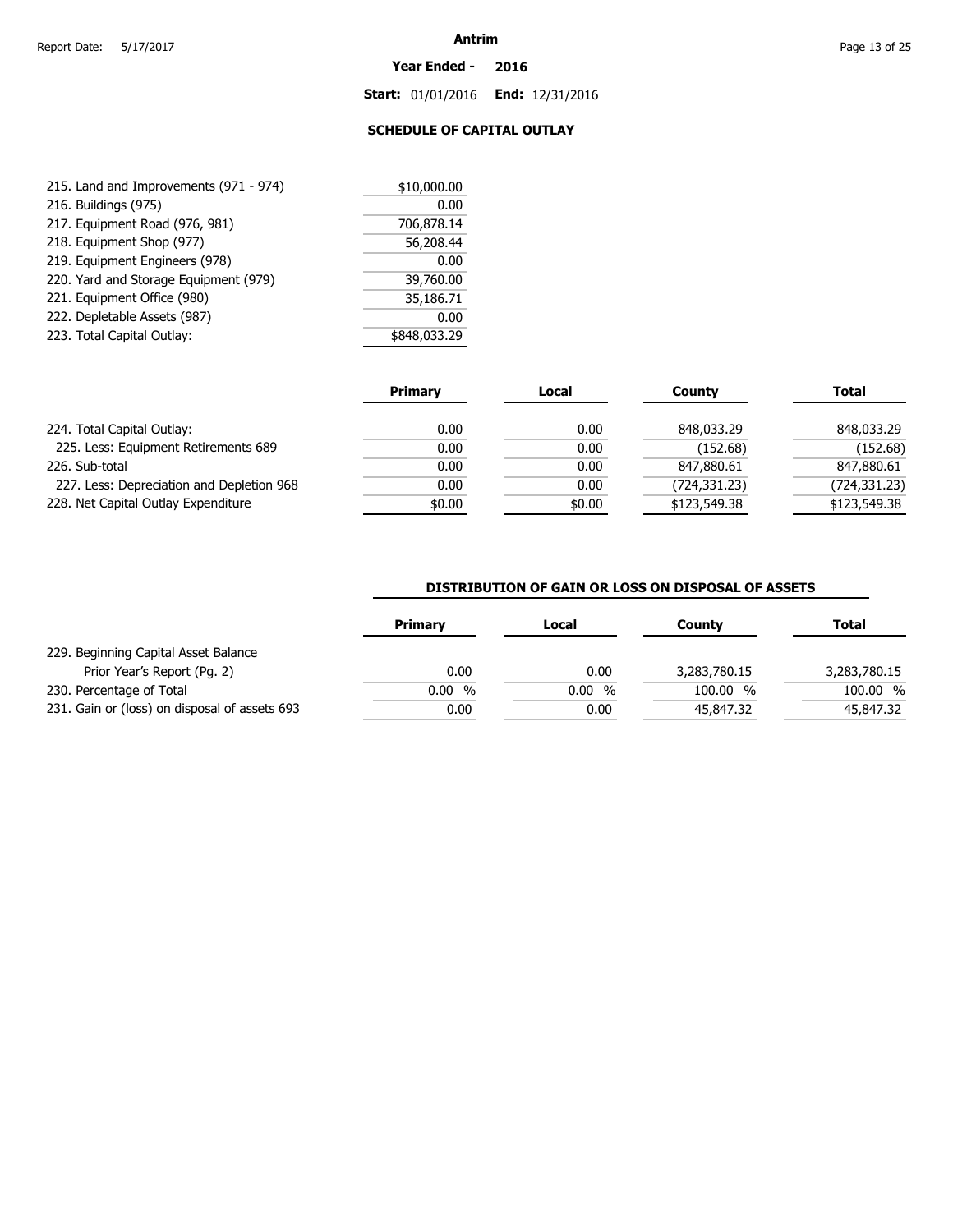#### **Year Ended - 2016**

**Start:** 01/01/2016 **End:** 12/31/2016

### **MAINTENANCE EXPENDITURES - 90% OF MTF RETURNS**

(For Compliance with Section 12(16) of Act 51)

|                                                           | <b>Primary</b>   | Local            |                |
|-----------------------------------------------------------|------------------|------------------|----------------|
|                                                           | <b>Road Fund</b> | <b>Road Fund</b> | <b>Total</b>   |
| 232. Michigan Transportation Fund (MTF) Returns           |                  |                  | \$3,706,761.79 |
| <b>DEDUCTIONS</b>                                         |                  |                  |                |
| 233. Administrative Expense (from Page 5<br>Expenditures) |                  |                  | 403,852.94     |
| 234. Total Capital Outlay (from Capital Outlay)           |                  |                  | 848,033.29     |
| 235. Debt Principal Payment (from Page 5<br>Expenditures) |                  |                  | 0.00           |
| 236. Interest Expense (from Page 5 Expenditures)          |                  |                  | 0.00           |
| 236 a. Total Deductions                                   |                  |                  | 1,251,886.23   |
| 236 b. Adjusted MTF Returns                               |                  |                  | 2,454,875.56   |
| 237. Preser - Struct Imp (from Page 5 Expenditures)       | \$1,432,389.45   | \$994,102.71     | 2,426,492.16   |
| 238. Routine Maintenance (from Page 5 Expenditures)       | 1,443,924.43     | 1,980,721.49     | 3,424,645.92   |
| 239. Less Federal Aid for Preser - Struct Imp             | 0.00             | 0.00             | 0.00           |
| 240. TOTAL RD EXPENSE (Excluding Fed Aid)                 | 2,876,313.88     | 2,974,824.20     | 5,851,138.08   |
| 241. 90% of Adjusted MTF Returns                          |                  |                  | 2,209,388.00   |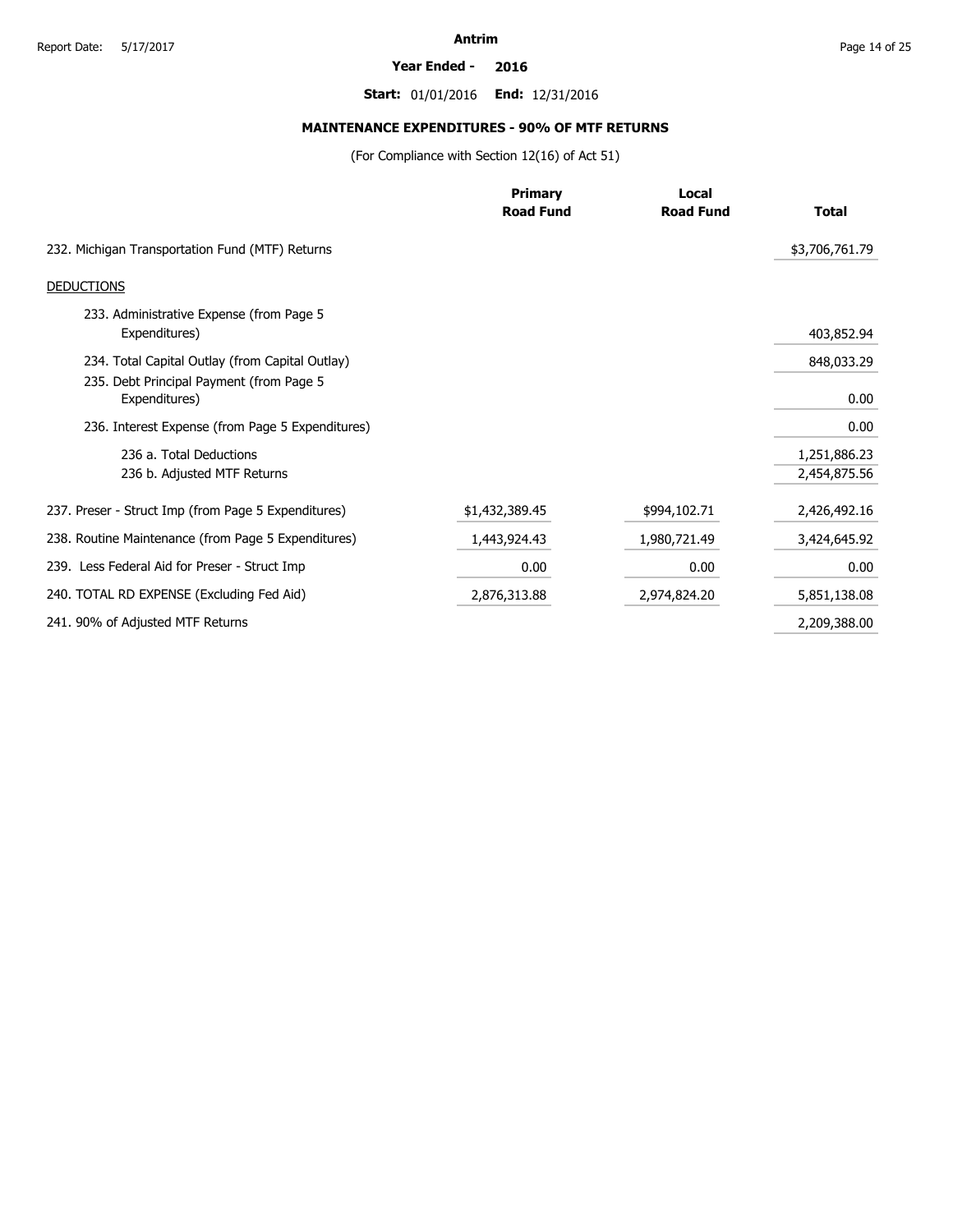**Year Ended - 2016**

#### **Start:** 01/01/2016 **End:** 12/31/2016

#### **TEN YEARS OF QUALIFIED EXPENDITURES FOR NON MOTORIZED IMPROVEMENTS**

(for Compliance with Section 10K of Act 51)

| <b>Fiscal Year</b> | 2007 | 2008      | 2009       | 2010 | 2011      |  |
|--------------------|------|-----------|------------|------|-----------|--|
| Expenditures (\$)  | 0.00 | 0.00      | 0.00       | 0.00 | 68,000.00 |  |
| <b>Fiscal Year</b> | 2012 | 2013      | 2014       | 2015 | 2016      |  |
| Expenditures (\$)  | 0.00 | 80,000.00 | 322,701.65 | 0.00 | 49,000.00 |  |

#### **242. TOTAL** \$519,701.65

Total must equal or exceed 1% of your Fiscal Year MTF returns multiplied by 10

370,676.18  $3,706,761.79 \times .10 =$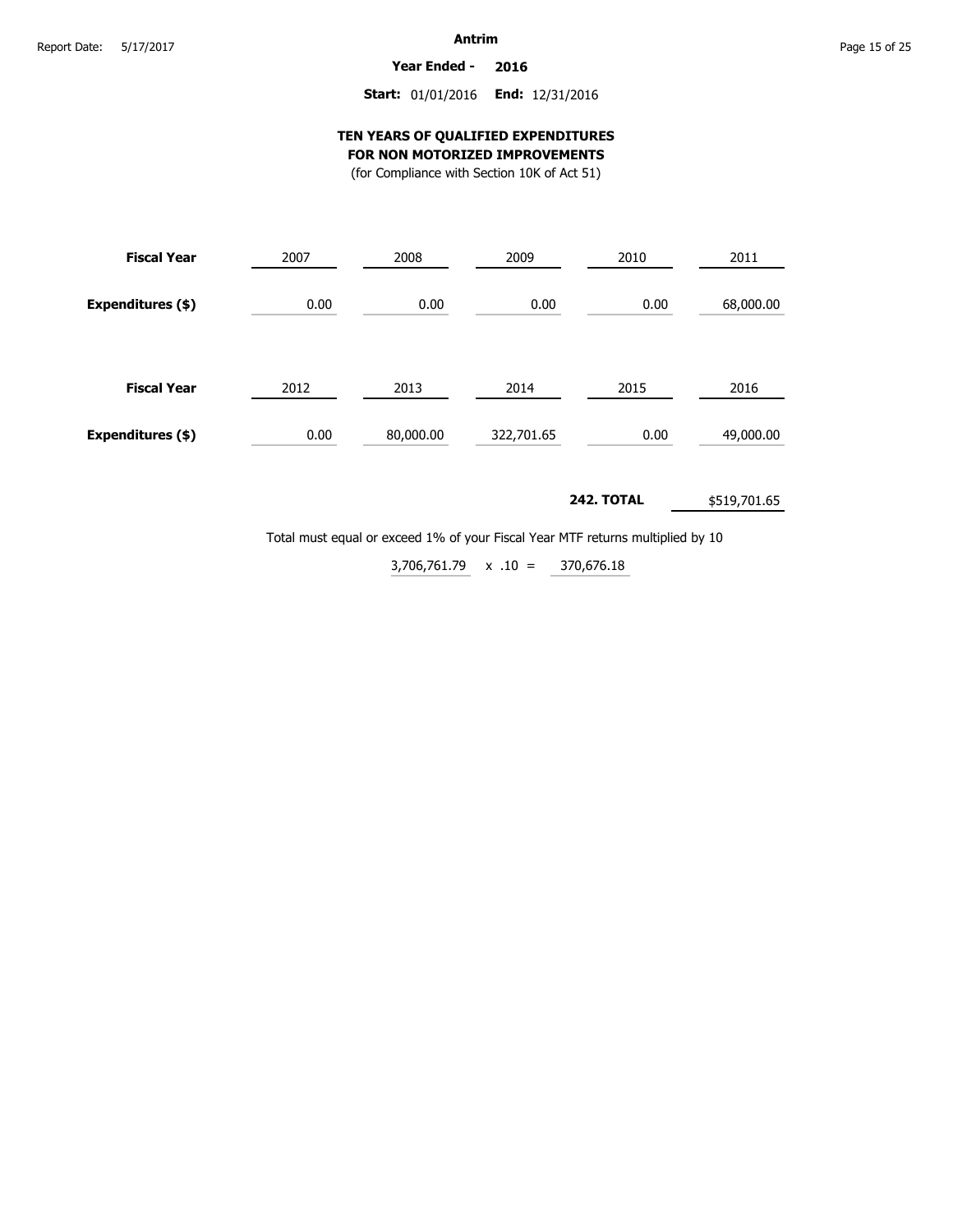#### **Year Ended - 2016**

**Start:** 01/01/2016 **End:** 12/31/2016

### **INDIRECT EQUIPMENT AND STORAGE EXPENSE Activity 511**

| <b>Account Number</b> | <b>Account Name</b>                           | <b>Amount Recorded</b> |  |  |
|-----------------------|-----------------------------------------------|------------------------|--|--|
| 707                   | Wages - Shop and Garage                       | \$80,955.42            |  |  |
| 712-724               | Fringe Benefits - Shop Employees              | 98,699.24              |  |  |
| 721                   | Drug Testing                                  | 3,625.56               |  |  |
| 728                   | Office Supplies - Shop                        | 0.00                   |  |  |
| 731                   | Janitor Supplies - Shop                       | 5,299.87               |  |  |
| 733                   | <b>Welding Supplies</b>                       | 4,878.71               |  |  |
| 734                   | Safety Supplies - Shop                        | 0.00                   |  |  |
| 736                   | <b>Tire Shop Supplies</b>                     | 0.00                   |  |  |
| 737                   | <b>Shop Supplies</b>                          | 35,243.14              |  |  |
| 791                   | Equipment Material/Parts Inventory Adjustment | 632.82                 |  |  |
| 801                   | Contractual Services - Shop                   | 0.00                   |  |  |
| 805                   | <b>Health Services</b>                        | 0.00                   |  |  |
| 806                   | <b>Laundry Services</b>                       | 7,067.57               |  |  |
| 807                   | Data Processing - Shop                        | 0.00                   |  |  |
| 810                   | Education Expense - Shop                      | 0.00                   |  |  |
| 850-859               | Communications - Shop                         | 3,584.30               |  |  |
| 861                   | Travel and Mileage - Shop Employees           | 0.00                   |  |  |
| 862                   | Freight Costs                                 | 0.00                   |  |  |
| 875                   | Insurance - Shop Buildings                    | 18,085.00              |  |  |
| 876                   | Insurance - Boiler and Machine                | 0.00                   |  |  |
| 878                   | Insurance - Fleet                             | 61,586.00              |  |  |
| 883                   | Insurance - Underground Tank                  | 0.00                   |  |  |
| 921-923               | Utilities - Shop and Storage Buildings        | 41,358.11              |  |  |
| 931                   | <b>Buildings Repairs and Maintenance</b>      | 45,208.49              |  |  |
| 932                   | Yard and Storage Repairs and Maintenance      | 19,328.63              |  |  |
| 933                   | Shop Equipment Repairs and Maintenance        | 1,147.26               |  |  |
| 934                   | Office Equipment Repairs and Maintenance      | 0.00                   |  |  |
| 941                   | Equipment Rental - Shop Pickup/Wrecker        | 0.00                   |  |  |
| 944-947               | Underground Storage Tank Expense              | 0.00                   |  |  |
| 956                   | Safety Expense - Shop                         | 6,685.63               |  |  |
| 968                   | Depreciation - Shop Building                  | 55,429.40              |  |  |
| 968                   | Depreciation - Storage Building               | 5,630.50               |  |  |
| 968                   | Depreciation - Shop Equipment                 | 9,152.96               |  |  |
| 968                   | Depreciation - Stockroom Expense              | 0.00                   |  |  |
| 707                   | Other:                                        | 9,214.24               |  |  |

**243. TOTAL** 

\$512,812.85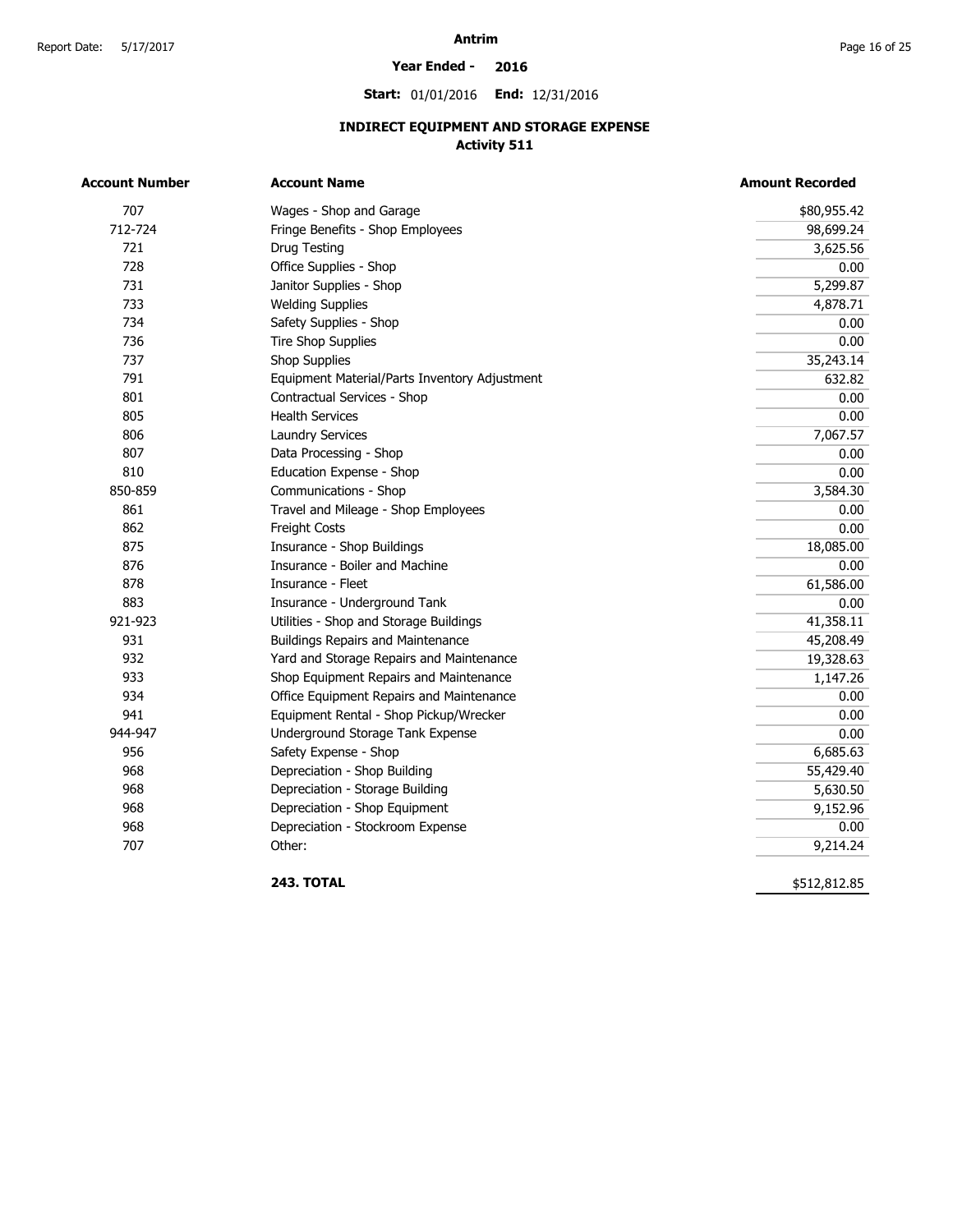#### **Year Ended - 2016**

**Start:** 01/01/2016 **End:** 12/31/2016

#### **ADMINISTRATIVE EXPENSE SCHEDULE AND ALLOCATION**

(for Compliance with Section 14(4) of Act 51)

| <b>Account Number</b> | <b>Account Name</b>                           | <b>Amount Recorded</b> |
|-----------------------|-----------------------------------------------|------------------------|
| 703-708               | Salaries and Wages                            | \$194,691.68           |
| 709-714               | Administrative Leave                          | 0.00                   |
| 724                   | Fringe Benefits                               | 206,010.26             |
| 727                   | Postage                                       | 341.28                 |
| 728                   | Office Supplies                               | 3,489.07               |
| 730                   | Dues and Subscriptions                        | 8,994.61               |
| 801                   | <b>Contractual Services</b>                   | 0.00                   |
| 803                   | <b>Legal Services</b>                         | 2,360.75               |
| 804                   | Auditing and Accounting Services              | 5,220.00               |
| 807                   | Data Processing                               | 12,395.28              |
| 810                   | Education                                     | 7,419.00               |
| 850-853               | Communications                                | 5,891.21               |
| 861                   | Travel and Mileage                            | 12,982.60              |
| 862                   | Freight                                       | 0.00                   |
| 873                   | <b>Public Relations</b>                       | 0.00                   |
| 874                   | Advertising                                   | 1,575.20               |
| 875                   | Insurance - Building and Contents             | 1,809.00               |
| 876                   | Insurance - Boiler and Machinery              | 0.00                   |
| 877                   | Insurance - Bonds                             | 0.00                   |
| 880                   | Insurance - Umbrella                          | 0.00                   |
| 881                   | Insurance - Errors and Omissions              | 12,745.00              |
| 882                   | Insurance - General Liability                 | 0.00                   |
| 920-923               | <b>Utilities</b>                              | 3,974.09               |
| 931                   | <b>Building Repair/Maintenance</b>            | 346.61                 |
| 934                   | Office Equipment Repair/Maintenance           | 0.00                   |
| 942                   | <b>Building Rental</b>                        | 0.00                   |
| 955-956               | Miscellaneous                                 | 3,561.87               |
| 966-967               | Overhead                                      | 0.00                   |
| 968                   | Depreciation - Buildings                      | 0.00                   |
| 968                   | Depreciation - Engineering Equipment          | 1,558.80               |
| 968                   | Depreciation - Office Equipment and Furniture | 8,848.39               |
|                       | Other:                                        | 2,124.70               |
|                       | <b>244. TOTAL</b>                             | \$496,339.40           |

#### **Less: Credits to Administrative Expense**

| 646 | Handling Charges on Materials Sold             | (3,869.41)    |
|-----|------------------------------------------------|---------------|
| 629 | Overhead - State Trunkline Maintenance         | (87, 937.04)  |
| 691 | Purchase Discounts                             | (680.01)      |
|     | Other:                                         | 0.00          |
|     | <b>Total Credits to Administrative Expense</b> | \$(92,486.46) |
|     | 245. Net Administrative Expense                | \$403,852.94  |
|     |                                                |               |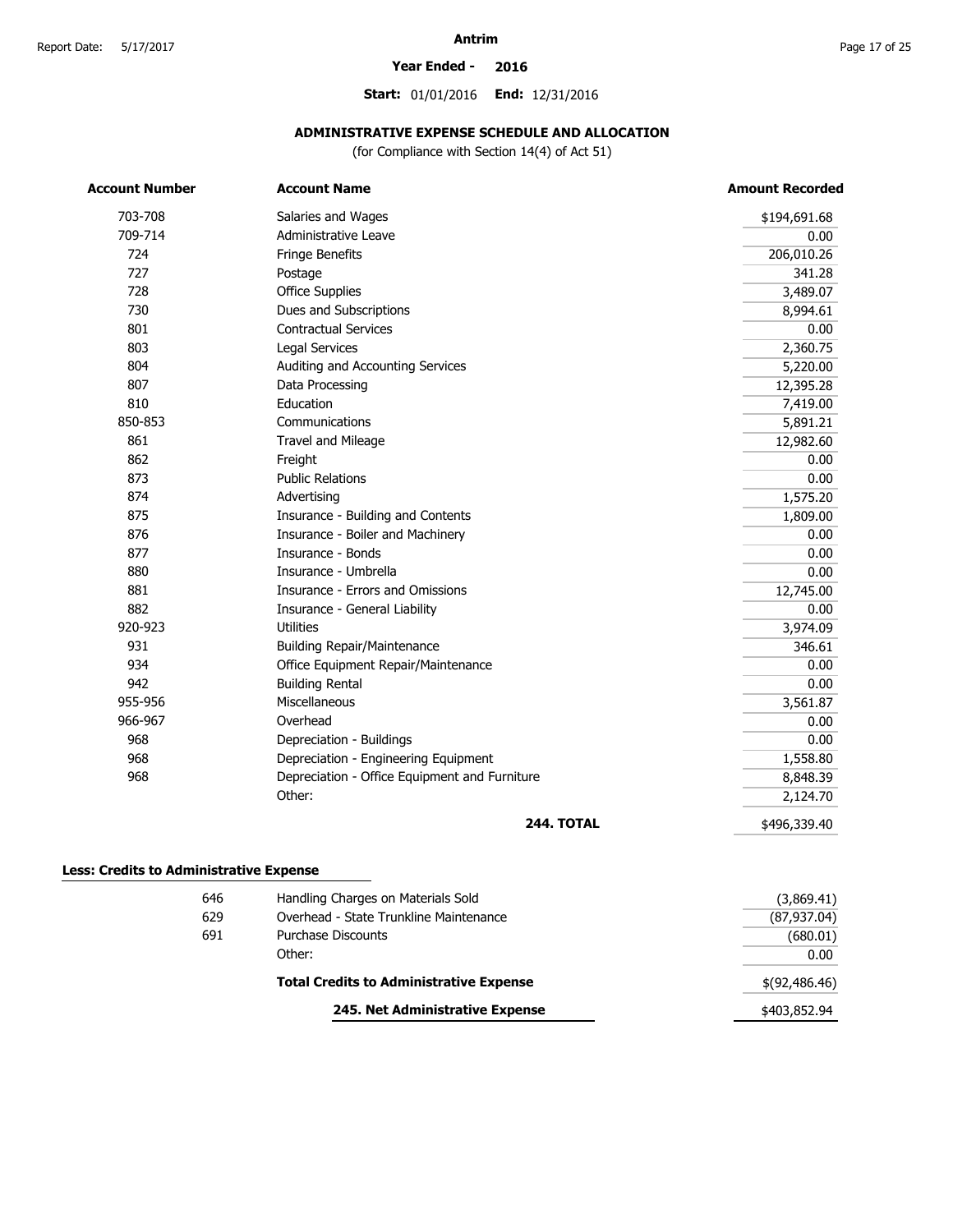**Year Ended - 2016**

**Start:** 01/01/2016 **End:** 12/31/2016

#### **Forest Road Report**

This information is required by Act 231, P.A. of 1987, as amended.

| <b>Road Name</b> | Location |            | Amount Spent (\$) | <b>Project Type</b>   |
|------------------|----------|------------|-------------------|-----------------------|
| Alba Hwy (C-42_  | Star Twp |            |                   | 51,109.71 Resurfacing |
|                  |          | 246. Total | \$51,109.71       |                       |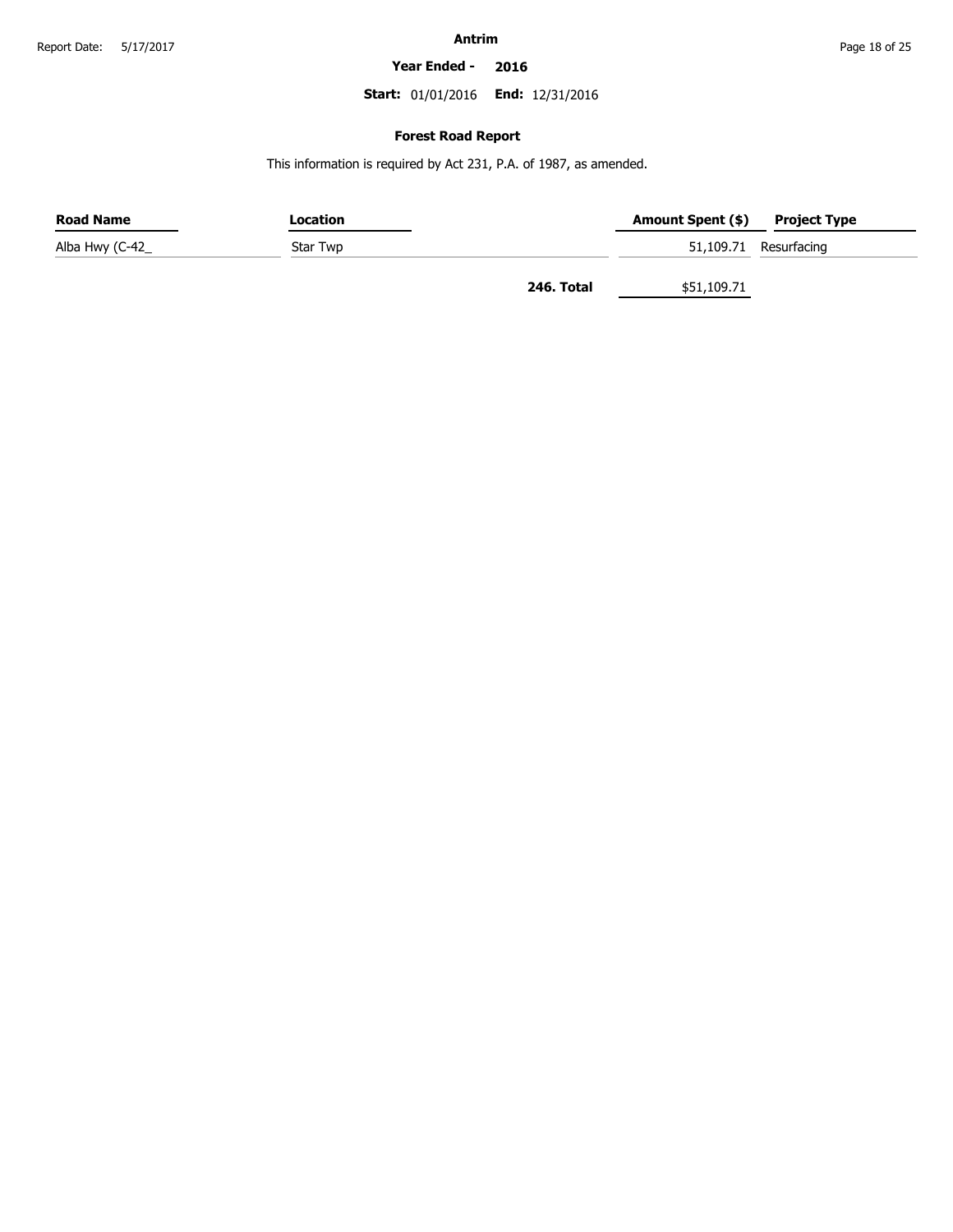#### **Year Ended - 2016**

#### **Start:** 01/01/2016 **End:** 12/31/2016

### **CONSTRUCTION / CAPACITY IMPROVEMENTS / STRUCTURAL IMPROVEMENTS Summary**

#### **CONSTRUCTION / CAPACITY IMPROVEMENTS**

|                                      |            | Primary System |                           |              |       | Local System |              |
|--------------------------------------|------------|----------------|---------------------------|--------------|-------|--------------|--------------|
| <b>ROADS</b>                         | *Unit      |                |                           | Expenditures | *Unit |              | Expenditures |
| 247. New Construction, New Location  | 0.00 mi.   |                | $\boldsymbol{\mathsf{x}}$ | \$0.00       | 0.00  | mi.          | \$0.00       |
| 248. Widening                        | $0.00$ mi. |                |                           | 0.00         | 0.00  | mi.          | 0.00         |
| <b>BRIDGES</b>                       |            |                |                           |              |       |              |              |
| 249. New Location                    | $0.00$ ea. |                |                           | 0.00         | 0.00  | ea.          | 0.00         |
| 250. TOTAL CONSTRUCTION/CAPACITY IMP |            |                |                           | \$0.00       |       |              | \$0.00       |

#### **PRESERVATION - STRUCTURAL IMPROVEMENTS**

|                                      |            | Primary System |              |                |            | Local System |              |  |
|--------------------------------------|------------|----------------|--------------|----------------|------------|--------------|--------------|--|
| <b>ROADS</b>                         | *Unit      |                |              | Expenditures   | *Unit      |              | Expenditures |  |
| 251. Reconstruction                  | $0.00$ mi. |                | $\mathsf{x}$ | \$0.00         | 0.25 mi.   |              | \$76,992.66  |  |
| 252. Resurfacing                     | 7.46 mi.   |                |              | 1,381,616.01   | 6.40 mi.   |              | 682,910.60   |  |
| 253. Gravel Surfacing                | $0.00$ mi. |                |              | 0.00           | 3.17 mi.   |              | 234,199.45   |  |
| 254. Paving Gravel Roads             | $0.10$ mi. |                |              | 23,872.12      | $0.00$ mi. |              | 0.00         |  |
| SAFETY PROJECTS                      |            |                |              |                |            |              |              |  |
| 255. Intersection Improvements       | $0.00$ ea. |                |              | 0.00           | $0.00$ ea. |              | 0.00         |  |
| 256. Railroad Crossing Improvements  | $0.00$ ea. |                |              | 0.00           | $0.00$ ea. |              | 0.00         |  |
| 257. Other                           | $0.00$ ea. |                |              | 0.00           | $0.00$ ea. |              | 0.00         |  |
| <b>MISCELLANEOUS</b>                 |            |                |              |                |            |              |              |  |
| 258. Roadside Parks                  | $0.00$ ea. |                |              | 0.00           | $0.00$ ea. |              | 0.00         |  |
| 259. Other                           | $0.00$ ea. |                |              | 0.00           | $0.00$ ea. |              | 0.00         |  |
| 260. Subtotals                       |            |                |              | 1,405,488.13   |            |              | 994,102.71   |  |
| <b>BRIDGES</b>                       |            |                |              |                |            |              |              |  |
| 261. Replacement                     | $0.00$ ea. |                |              | 0.00           | $0.00$ ea. |              | 0.00         |  |
| 262. Recondition or Repair           | $1.00$ ea. |                |              | 26,901.32      | $0.00$ ea. |              | 0.00         |  |
| 263. Replace with Culvert            | $0.00$ ea. |                |              | 0.00           | $0.00$ ea. |              | 0.00         |  |
| 264. Bridge Subtotals                |            |                |              | 26,901.32      |            |              | 0.00         |  |
| 265. TOTAL PRESERVATION - STRUCT IMP |            |                |              | \$1,432,389.45 |            |              | \$994,102.71 |  |

\*All Units are to be reported in the Fiscal Year that the project is opened for use.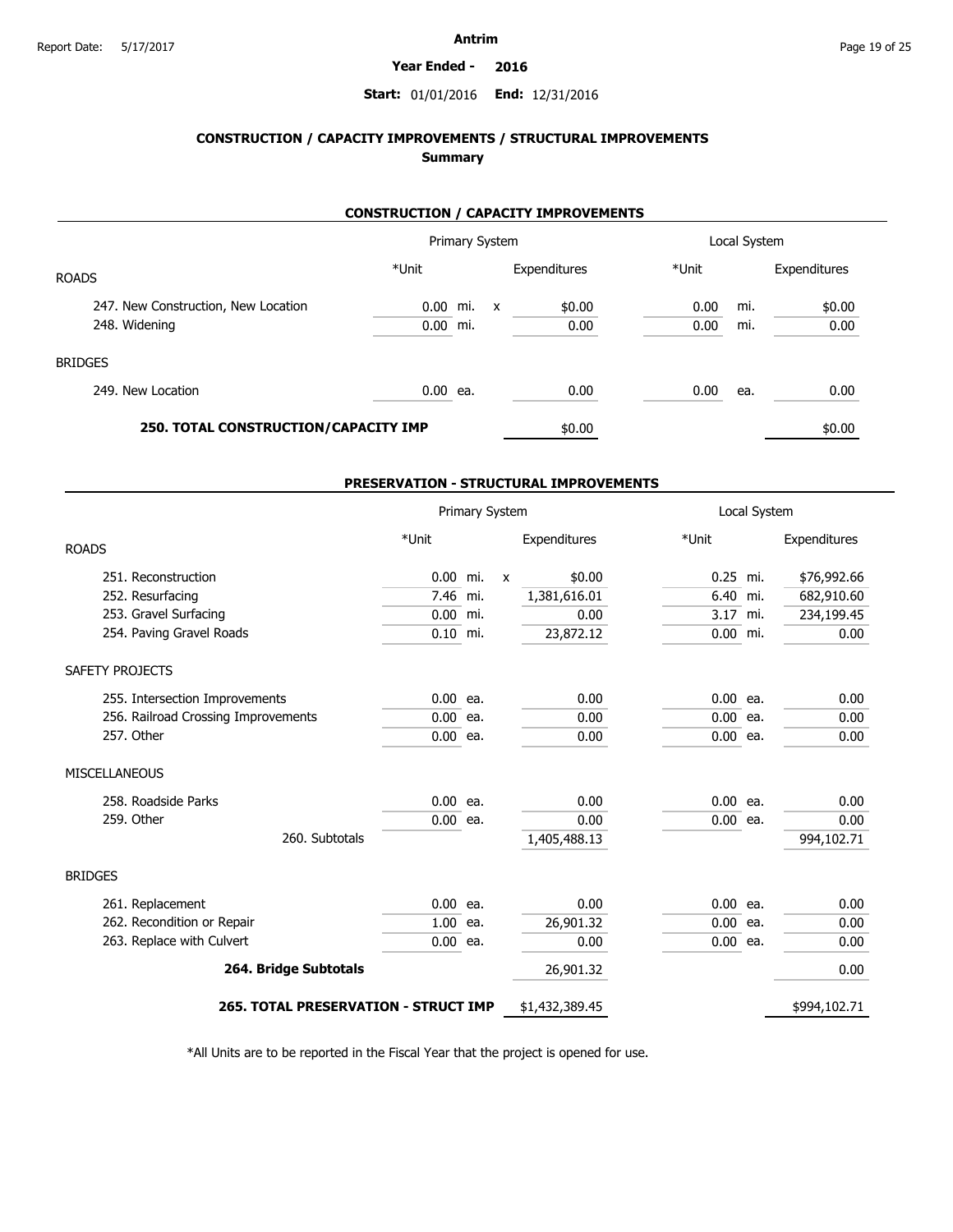#### **Year Ended - 2016**

### **Start:** 01/01/2016 **End:** 12/31/2016

#### **SCHEDULE OF TOWNSHIP MILEAGE AND POPULATION**

|                                |                                            |                                            | <b>Local Roads</b>                       |                                                     | <b>Primary Roads</b>                                |                                            |                                                              |                                            |
|--------------------------------|--------------------------------------------|--------------------------------------------|------------------------------------------|-----------------------------------------------------|-----------------------------------------------------|--------------------------------------------|--------------------------------------------------------------|--------------------------------------------|
|                                |                                            | Miles Outside<br><b>Municipalities</b>     |                                          | <b>Miles Outside</b>                                | <b>Municipalities</b>                               |                                            |                                                              |                                            |
| <b>Township</b>                | <b>Total</b><br>Local<br>(m <sub>i</sub> ) | Local<br><b>Urban</b><br>(m <sub>i</sub> ) | <b>Funds</b><br><b>Received</b><br>$(*)$ | <b>Total</b><br><b>Primary</b><br>(m <sub>i</sub> ) | <b>Primary</b><br><b>Urban</b><br>(m <sub>i</sub> ) | <b>Funds</b><br><b>Received</b><br>$($ \$) | <b>Population</b><br><b>Outside</b><br><b>Municipalities</b> | <b>Funds</b><br><b>Received</b><br>$($ \$) |
| <b>BANKS</b>                   | 56.58                                      | 0.00                                       | 98,336.04                                | 28.14                                               | 0.00                                                | 44,658.18                                  | 1,260                                                        | 15,573.60                                  |
| <b>CENTRAL LAKE</b>            | 37.13                                      | 0.00                                       | 64,531.94                                | 20.11                                               | 0.00                                                | 31,914.57                                  | 1,246                                                        | 15,400.56                                  |
| <b>CHESTONIA</b>               | 32.30                                      | 0.00                                       | 56,137.40                                | 5.94                                                | 0.00                                                | 9,426.78                                   | 511                                                          | 6,315.96                                   |
| <b>CUSTER</b>                  | 45.41                                      | 0.00                                       | 78,922.58                                | 14.93                                               | 0.00                                                | 23,693.91                                  | 1,136                                                        | 14,040.96                                  |
| <b>ECHO</b>                    | 27.67                                      | 0.00                                       | 48,090.46                                | 22.23                                               | 0.00                                                | 35,279.01                                  | 877                                                          | 10,839.72                                  |
| <b>ELK RAPIDS</b>              | 8.94                                       | 0.00                                       | 15,537.72                                | 5.28                                                | 0.00                                                | 8,379.36                                   | 989                                                          | 12,224.04                                  |
| FOREST HOME                    | 32.25                                      | 0.00                                       | 56,050.50                                | 20.96                                               | 0.00                                                | 33,263.52                                  | 1,177                                                        | 14,547.72                                  |
| <b>HELENA</b>                  | 25.40                                      | 0.00                                       | 44,145.20                                | 17.16                                               | 0.00                                                | 27,232.92                                  | 1,001                                                        | 12,372.36                                  |
| <b>JORDAN</b>                  | 28.79                                      | 0.00                                       | 50,037.02                                | 10.95                                               | 0.00                                                | 17,377.65                                  | 992                                                          | 12,261.12                                  |
| <b>KEARNEY</b>                 | 44.17                                      | 0.00                                       | 76,767.46                                | 14.47                                               | 0.00                                                | 22,963.89                                  | 1,222                                                        | 15,103.92                                  |
| <b>MANCELONA</b>               | 145.74                                     | 0.00                                       | 253,296.13                               | 17.64                                               | 0.00                                                | 27,994.68                                  | 3,010                                                        | 37,203.60                                  |
| <b>MILTON</b>                  | 47.89                                      | 0.00                                       | 83,232.82                                | 17.70                                               | 0.00                                                | 28,089.90                                  | 2,204                                                        | 27,241.44                                  |
| <b>STAR</b>                    | 76.38                                      | 0.00                                       | 132,748.44                               | 8.15                                                | 0.00                                                | 12,934.05                                  | 926                                                          | 11,445.36                                  |
| <b>TORCH LAKE</b>              | 19.36                                      | 0.00                                       | 33,647.68                                | 5.05                                                | 0.00                                                | 8,014.35                                   | 1,194                                                        | 14,757.84                                  |
| <b>WARNER</b>                  | 34.94                                      | 0.00                                       | 60,725.72                                | 1.72                                                | 0.00                                                | 2,729.64                                   | 416                                                          | 5,141.76                                   |
| 266. Totals                    | 662.95                                     | 0.00                                       | \$1,152,207.11                           | 210.43                                              | 0.00                                                | \$333,952.41                               | 18,161                                                       | \$224,469.96                               |
| Local Road Rate Per Mile       |                                            |                                            | 1738                                     | Primary Road Rate Per Mile                          |                                                     | 1587                                       |                                                              |                                            |
| Local Urban Road Rate Per Mile |                                            |                                            | 1517                                     | Primary Urban Road Rate Per Mile                    |                                                     | 9102                                       |                                                              |                                            |
| Population Rate Per Capita     |                                            |                                            | 12.36                                    |                                                     |                                                     |                                            |                                                              |                                            |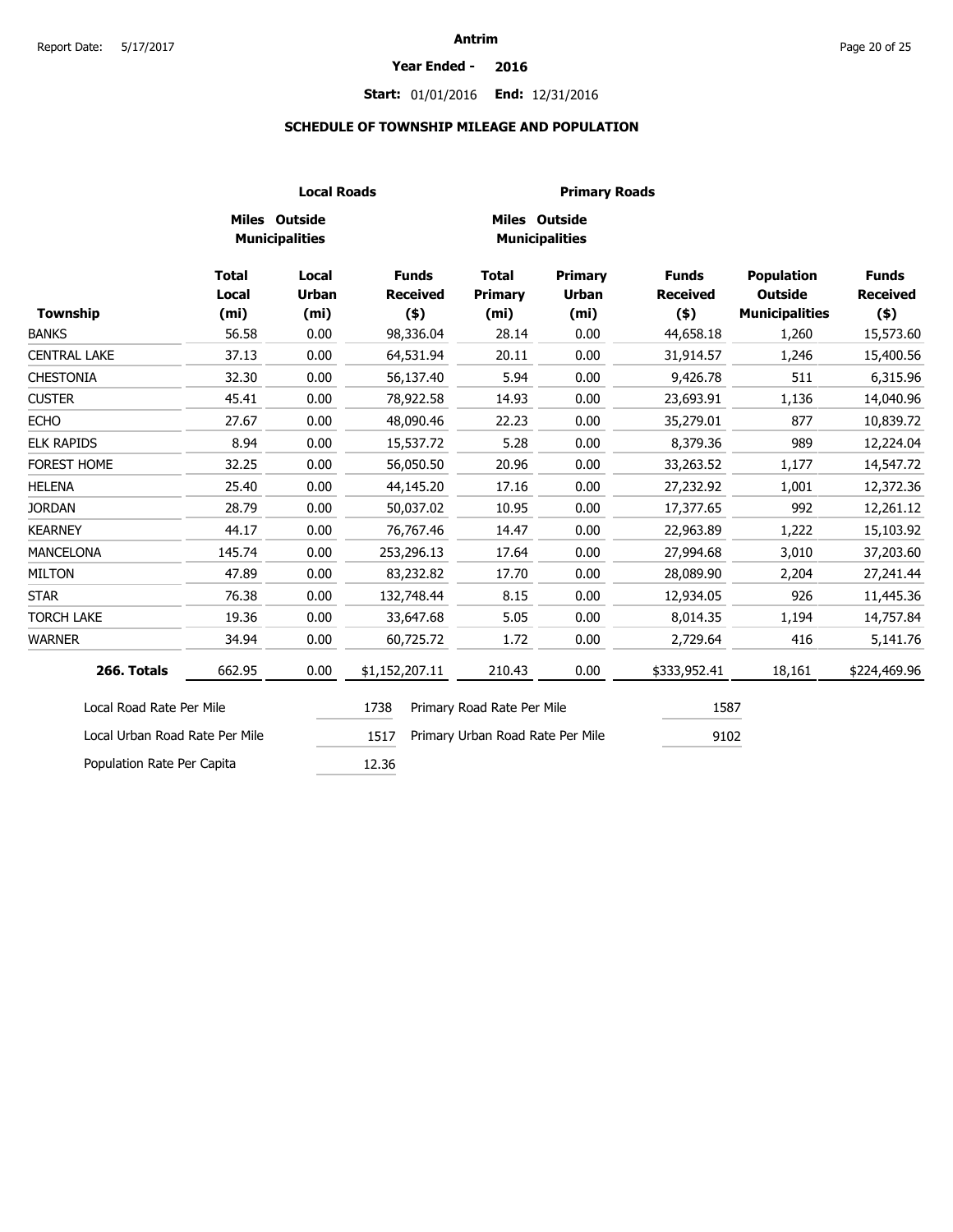#### **Year Ended - 2016**

#### **Start:** 01/01/2016 **End:** 12/31/2016

### **SCHEDULE OF TOWNSHIP EXPENDITURES AND CONTRIBUTIONS Expenditures**

|                     | Construction/<br><b>Capacity</b> | <b>Preservation -</b><br><b>Struct</b> |                | <b>Township</b>     |
|---------------------|----------------------------------|----------------------------------------|----------------|---------------------|
| <b>Township</b>     | Improvement (\$)                 | Improvement (\$)                       | Total (\$)     | Contributions* (\$) |
| <b>BANKS</b>        | 0.00                             | 112,921.47                             | 112,921.47     | 93,026.34           |
| <b>CENTRAL LAKE</b> |                                  |                                        |                |                     |
| <b>CHESTONIA</b>    |                                  |                                        |                |                     |
| <b>CUSTER</b>       | 0.00                             | 72,989.55                              | 72,989.55      | 67,350.26           |
| <b>ECHO</b>         | 0.00                             | 105,985.23                             | 105,985.23     | 63,793.96           |
| <b>ELK RAPIDS</b>   |                                  |                                        |                |                     |
| <b>FOREST HOME</b>  | 0.00                             | 5,787.00                               | 5,787.00       | 0.00                |
| <b>HELENA</b>       | 0.00                             | 138,577.89                             | 138,577.89     | 134,737.25          |
| <b>JORDAN</b>       | 0.00                             | 272,772.50                             | 272,772.50     | 0.00                |
| <b>KEARNEY</b>      | 0.00                             | 96,055.06                              | 96,055.06      | 76,500.00           |
| <b>MANCELONA</b>    |                                  |                                        |                |                     |
| <b>MILTON</b>       | 0.00                             | 317,648.08                             | 317,648.08     | 271,977.08          |
| <b>STAR</b>         | 0.00                             | 986,091.27                             | 986,091.27     | 181,414.92          |
| <b>TORCH LAKE</b>   | 0.00                             | 151,083.32                             | 151,083.32     | 74,700.00           |
| <b>WARNER</b>       | 0.00                             | 166,580.79                             | 166,580.79     | 0.00                |
| 267. Totals         | \$0.00                           | \$2,426,492.16                         | \$2,426,492.16 | \$963,499.81        |

\*The Township Contributions Totals and the Funds expended for Construction and Preservation amount may not balance. The Township Contributions list all funds contributed by each township and will balance back to the amount reported on the Statement of Revenues, Line 74, Township Contributions.

The total funds expended are for Construction and Preservation only. They do not contain funds expended for Routine Preventative Maintenance.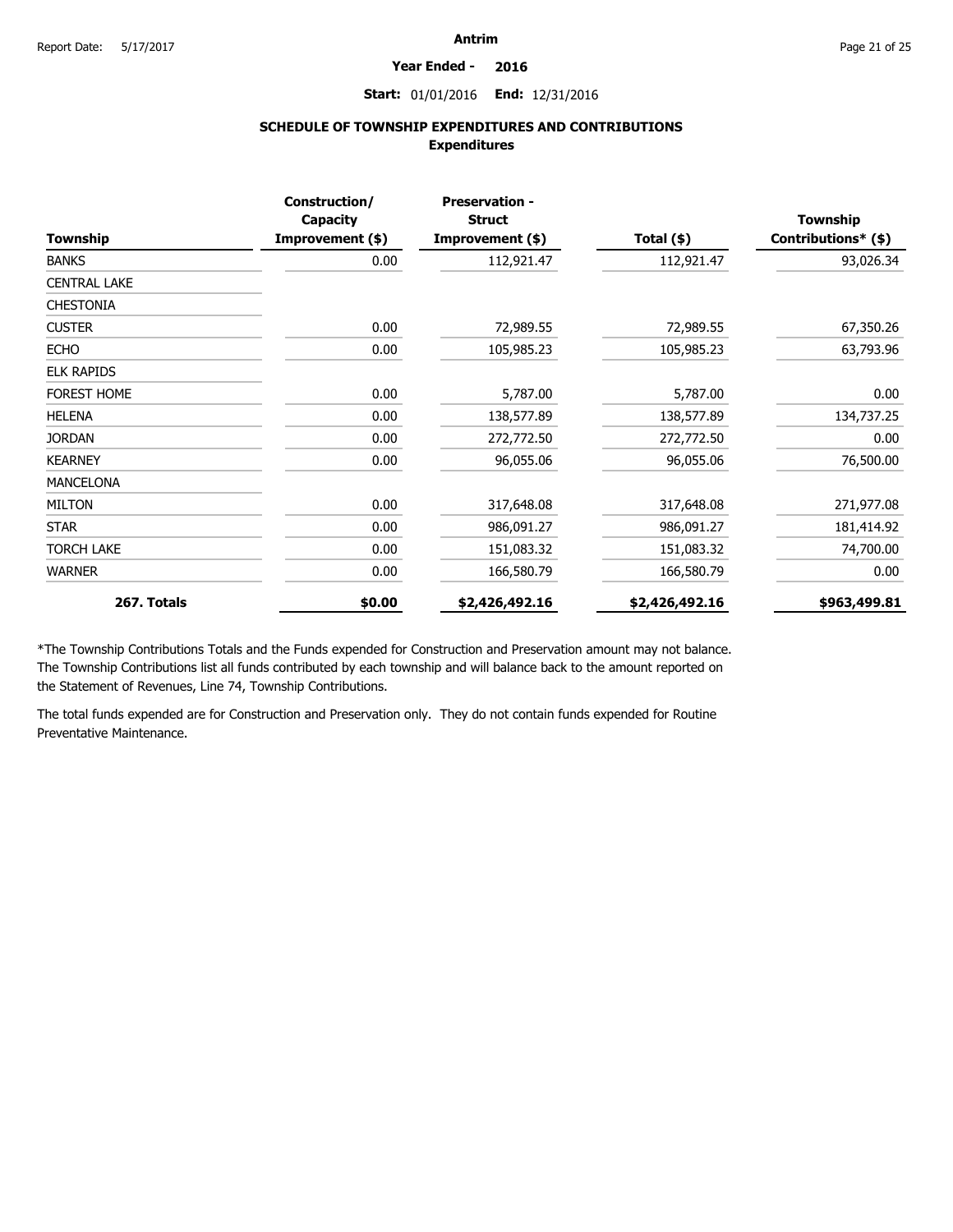**Year Ended - 2016**

**Start:** 01/01/2016 **End:** 12/31/2016

#### **ASSET MANAGEMENT**

### **Projects Completed During the County Fiscal Year**

**Work Type:** Chip seal CM 90 + fog seal + crack fill

| Project ID/Name | <b>Total Project Cost</b> | Date Open to Traffic | <b>Pavement Type</b> |
|-----------------|---------------------------|----------------------|----------------------|
| 504.1610        | 7.707.00                  | 08/10/2016           | Asphalt              |
| 504.1612        | 66.058.00                 | 08/10/2016           | Asphalt              |

**Work Type:** Overband crack fill

| Project ID/Name | <b>Total Project Cost</b> | Date Open to Traffic | <b>Pavement Type</b> |
|-----------------|---------------------------|----------------------|----------------------|
| 504.1614        | 7.904.00                  | 09/13/2016           | Asphalt              |

**Work Type:** Overlay - 1.5" HMA (165) 4E1

| Project ID/Name | <b>Total Project Cost</b> | Date Open to Traffic | <b>Pavement Type</b> |
|-----------------|---------------------------|----------------------|----------------------|
| 489.1613        | 67,028.00                 | 07/20/2016           | Asphalt              |
| 489.1615        | 23.877.00                 | 07/20/2016           | Asphalt              |

**Work Type:** Overlay - 2" HMA (220) 4E1

| Project ID/Name | <b>Total Project Cost</b> | Date Open to Traffic | <b>Pavement Type</b> |
|-----------------|---------------------------|----------------------|----------------------|
| 489.1637        | 74.834.00                 | 07/22/2016           | Asphalt              |

**Work Type:** Overlay - wedge + 1.5" (165) 4E1

| Project ID/Name | <b>Total Project Cost</b> | <b>Date Open to Traffic</b> | <b>Pavement Type</b> |
|-----------------|---------------------------|-----------------------------|----------------------|
| 489.1619        | 26,860.00                 | 09/09/2016                  | Asphalt              |
| 489.1633        | 302,197.00                | 09/08/2016                  | Asphalt              |
| 489.1611        | 127,807.00                | 07/25/2016                  | Asphalt              |
| 459.1635        | 131,875.00                | 07/19/2016                  | Asphalt              |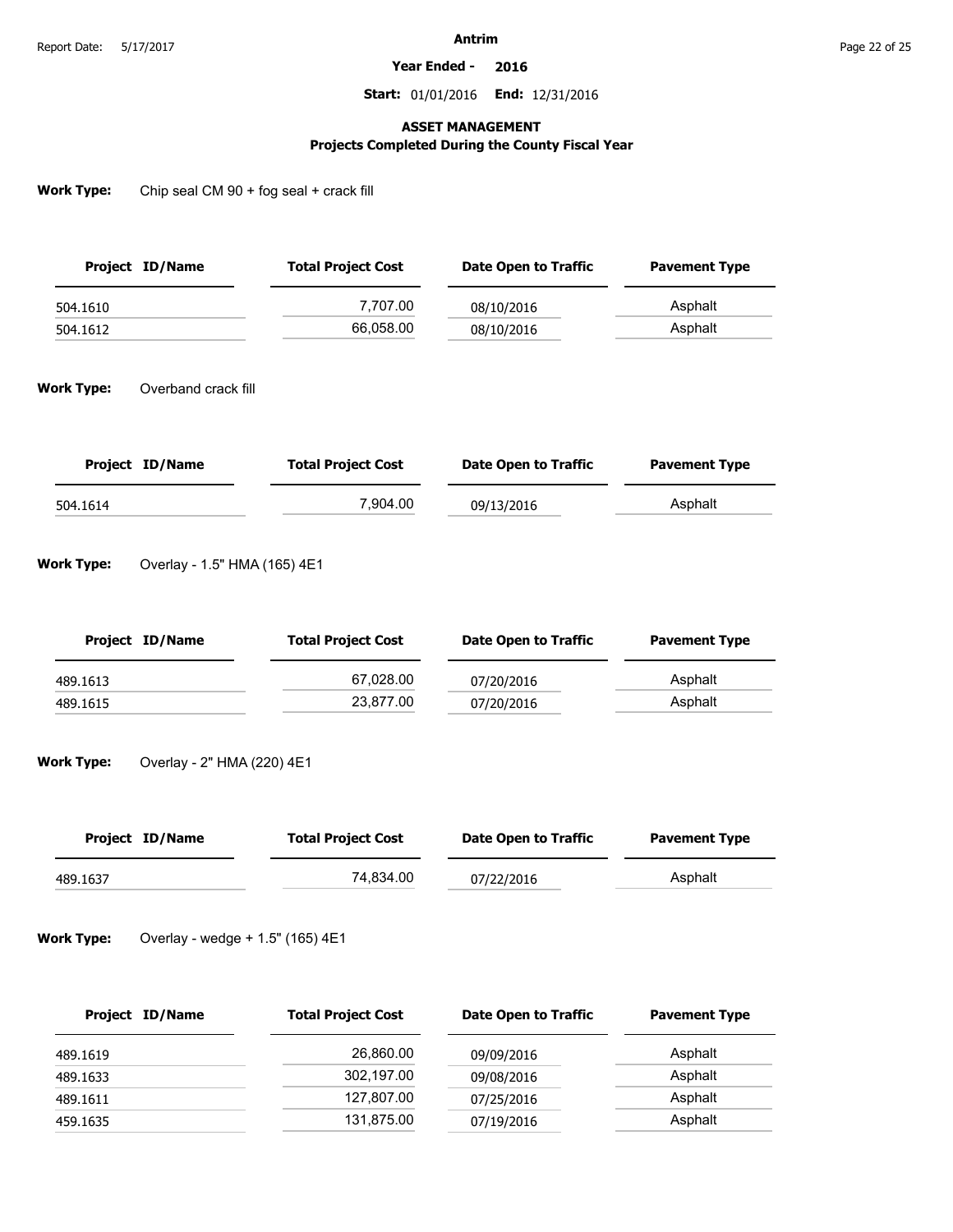**Year Ended - 2016**

#### **Start:** 01/01/2016 **End:** 12/31/2016

**Work Type:** Overlay - wedge + 2" (220) 4E1

| Project ID/Name | <b>Total Project Cost</b> | Date Open to Traffic | <b>Pavement Type</b> |
|-----------------|---------------------------|----------------------|----------------------|
| 459.1603        | 411,452.00                | 09/30/2016           | Asphalt              |
| 459.1601        | 772,808.00                | 09/21/2016           | Asphalt              |

**Work Type:** Reconstruct - undercut, 6" 22A, 2"(220) 4E1

| Project ID/Name | <b>Total Project Cost</b> | Date Open to Traffic | <b>Pavement Type</b> |
|-----------------|---------------------------|----------------------|----------------------|
| 489.1621        | 72,758.00                 | 09/09/2016           | Asphalt              |

**Work Type:** Rehab - geotextile, 6" 23A

| Project ID/Name | <b>Total Project Cost</b> | <b>Date Open to Traffic</b> | <b>Pavement Type</b> |
|-----------------|---------------------------|-----------------------------|----------------------|
| 489.1617        | 114.761.00                | 09/12/2016                  | Gravel               |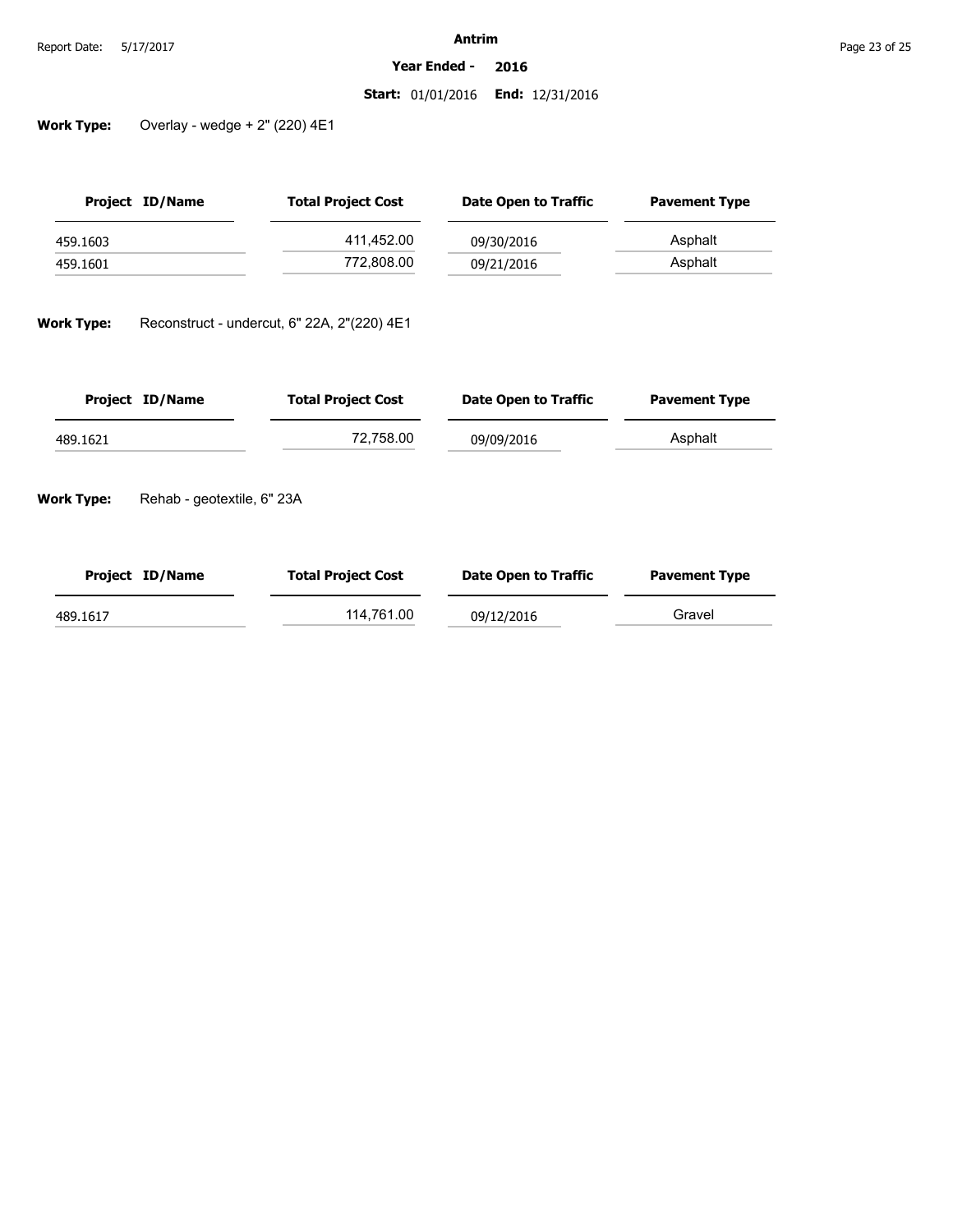#### **Year Ended - 2016**

**Start:** 01/01/2016 **End:** 12/31/2016

### **Sub Ledger Report**

### **Line: 3 Sundry Accounts Receivable**

| Account   | <b>Description</b>  | Amount (\$) |
|-----------|---------------------|-------------|
| $ 040-1 $ | SUNDRY A/R          | 7,387.50    |
| 0770      | <b>A/R VILLAGES</b> | 11,669.60   |

#### **Line: 18 Other (Identify)**

| <b>Accourt</b> | Descrintion               |      |
|----------------|---------------------------|------|
| $ 0339-.$      | ን INFLOWS<br>DEFI<br>トドドト | 0.00 |

#### **Line: 49 Specify - County**

| Acc<br>-----  |                 |              |
|---------------|-----------------|--------------|
| $ 451\rangle$ | i LISE.<br>ROAD | ^"<br>.<br>- |

#### **Line: 55 FS-Other - Primary**

| <b>Account</b> | <b>Description</b> | Amount (\$)<br>. |
|----------------|--------------------|------------------|
| $ 501-1$       | <b>ARRA FUNDS</b>  | 0.00             |

#### **Line: 63 OTH-Other - County**

| Account<br>. | <b>Description</b><br>___ | mount (\$) |
|--------------|---------------------------|------------|
| 671          | <b>PA 84</b>              | 257,806.74 |

#### **Line: 63 OTH-Other - Primary**

| <b>Account</b> | <b>Description</b>          | (\$) Amount |
|----------------|-----------------------------|-------------|
| $539-0$        | <b>RESERVE</b><br>Road Risk | 0.00        |

#### **Line: 75 CFL-Other - County**

| Acc | <b>Nocerintion</b> |          |
|-----|--------------------|----------|
| 671 | אות זו דו<br>∠ ML' | 15.64922 |

#### **Line: 143 Other - Primary**

| :Account | <b>Description</b>         | Amount (\$)             |
|----------|----------------------------|-------------------------|
| 510      | FOLITPMENT EXPENSES DIRECT | .527.86<br>מר<br>$\sim$ |

#### **Line: 156 All Other Charges - County**

| Account | <b>Description</b>       | Amount (\$) |
|---------|--------------------------|-------------|
| 510     | Equipment expense direct | 2,292.37    |
| 511     | Indirect Eq exp          | 17,301.25   |
| 513     | <b>OTHER</b>             | 211.84      |
| 514     | DISTRIBUTIVE EXPENSE     | 1,281.53    |